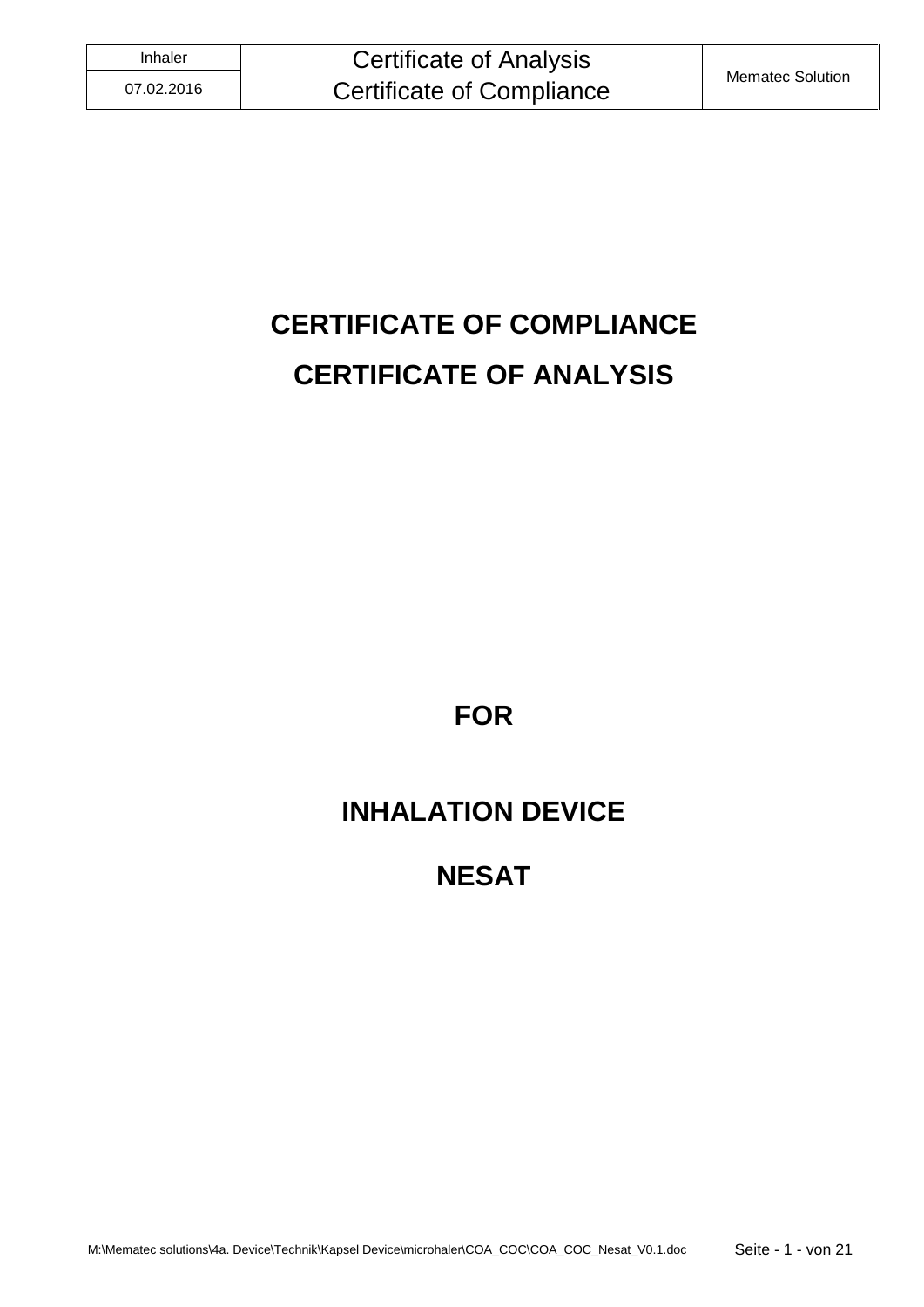# Inhaler **Certificate of Analysis** Certificate of Compliance Mematec Solution

### **Inhaltsverzeichnis**

| 1                       |                                                                           |  |  |
|-------------------------|---------------------------------------------------------------------------|--|--|
| $\mathbf{2}$            |                                                                           |  |  |
| $\mathbf{3}$            |                                                                           |  |  |
|                         | 3.1 Projekt Spezifische Abkürzungen / Project Specific Abbreviations  5 - |  |  |
| $\overline{\mathbf{4}}$ |                                                                           |  |  |
|                         |                                                                           |  |  |
| 5                       |                                                                           |  |  |
| 6                       |                                                                           |  |  |
|                         |                                                                           |  |  |
| $\mathbf{7}$            |                                                                           |  |  |
| 8                       |                                                                           |  |  |
| 9                       |                                                                           |  |  |
| 10                      |                                                                           |  |  |
| 11                      |                                                                           |  |  |
| 12                      |                                                                           |  |  |
| 13                      |                                                                           |  |  |
| 14                      |                                                                           |  |  |
| 15                      | <b>ENVIROMENTAL REQUIREMENTS</b>                                          |  |  |
|                         | 15.1                                                                      |  |  |
|                         | 15.2                                                                      |  |  |
|                         | 15.3                                                                      |  |  |
|                         |                                                                           |  |  |
|                         | 15.5                                                                      |  |  |
|                         | 15.6                                                                      |  |  |
|                         | 15.7                                                                      |  |  |
|                         | 15.8                                                                      |  |  |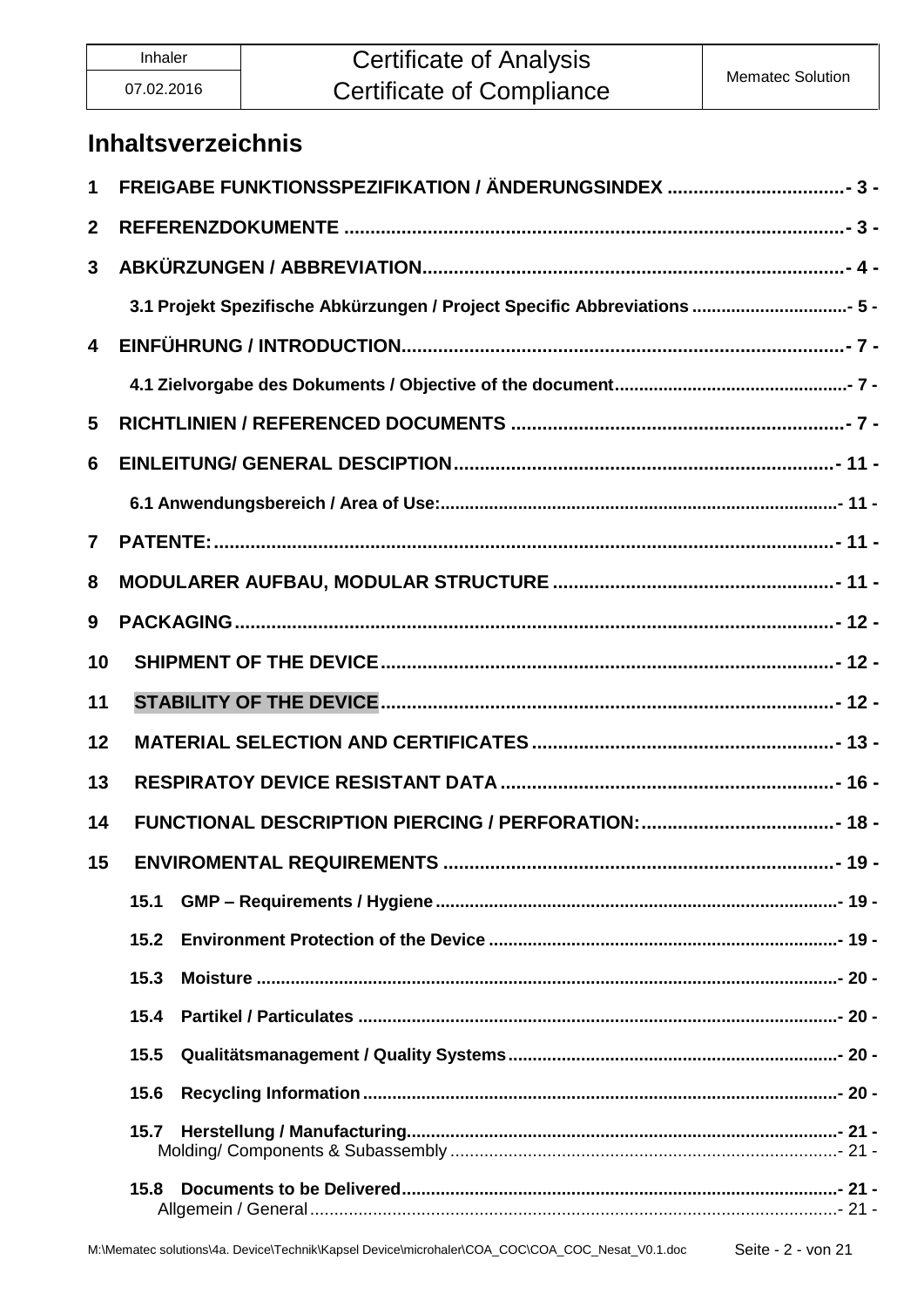# <span id="page-2-0"></span>**1 FREIGABE FUNKTIONSSPEZIFIKATION / ÄNDERUNGSINDEX**

| <b>Version</b> | <b>Datum</b> | Freigabe      | ÄNDERUNGEN/CHANGES       |
|----------------|--------------|---------------|--------------------------|
| 0.1            | 07.02.2016   | Markus Mezger | Erstausgabe/ First Issue |
|                |              |               |                          |

| Version | Datum      |                               |
|---------|------------|-------------------------------|
|         |            | ÄNDERUNGEN / CHANGES          |
| 0.1     | 07.02.2016 | Erstellung COA, COC für Nesat |
|         |            |                               |
|         |            |                               |

# <span id="page-2-1"></span>**2 REFERENZDOKUMENTE**

| <b>Dokument /-herkunft</b>    | <b>Version</b> | <b>Datum</b> |
|-------------------------------|----------------|--------------|
| Erstvorlage von Markus Mezger | 0.1            | 21.04.2015   |
| URS draft version             | 0.3            | 22.11.2016   |
| <b>FMEA draft version</b>     | 0.1            | 16.12.2016   |
|                               |                |              |
|                               |                |              |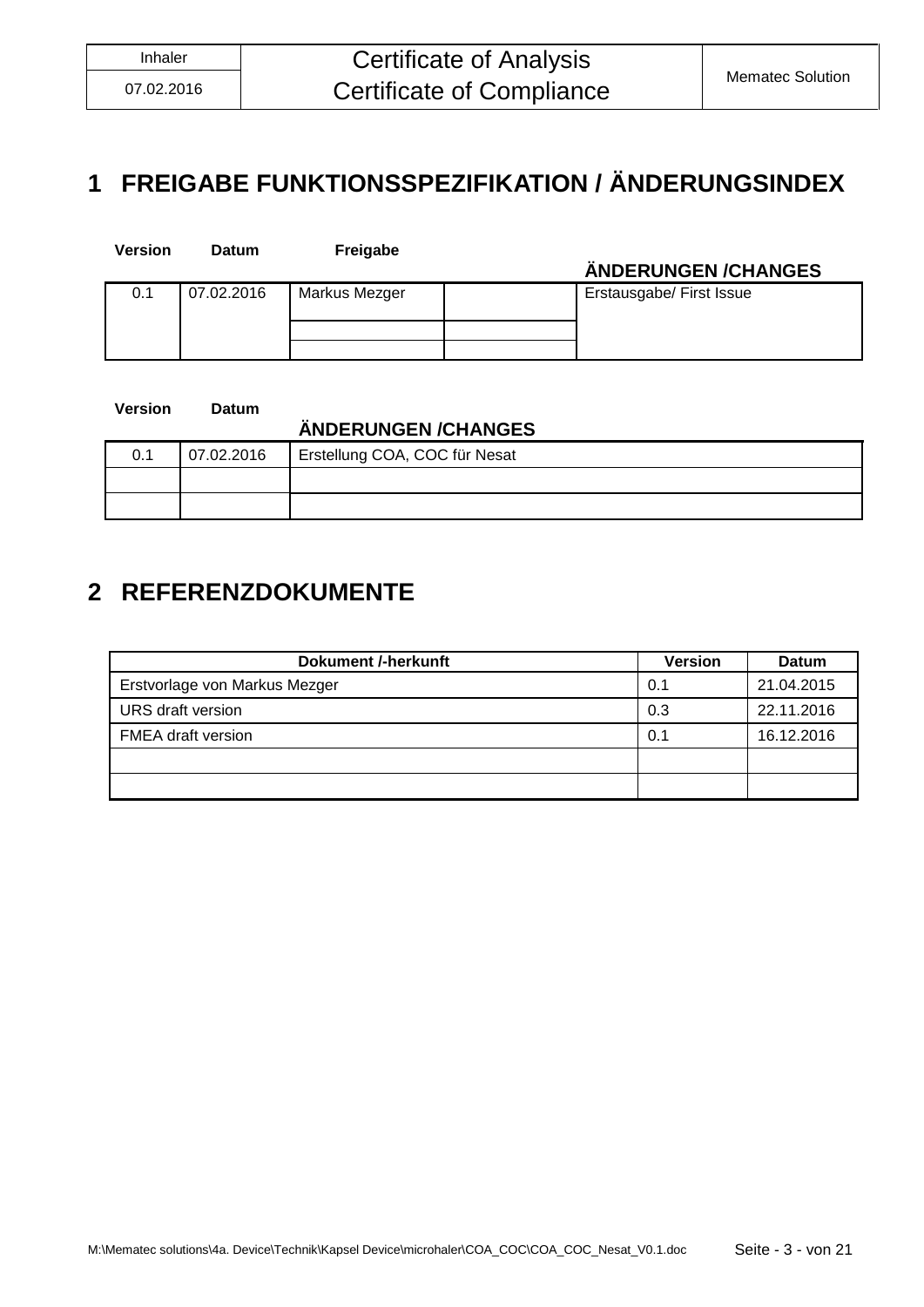# <span id="page-3-0"></span>**3 ABKÜRZUNGEN / ABBREVIATION**

Allgemeine Abkürzungen / General Abbrevation

| ΑN           | Auftragnehmer                                                                                                                                                                                                                                                        |
|--------------|----------------------------------------------------------------------------------------------------------------------------------------------------------------------------------------------------------------------------------------------------------------------|
| ASi          | Actuator-Sensor-Interface (Feldbussystem)                                                                                                                                                                                                                            |
| <b>BGV</b>   | Berufsgenossenschaft Vorschrift                                                                                                                                                                                                                                      |
| <b>CFR</b>   | Code of Federal Regulations                                                                                                                                                                                                                                          |
| DIN          | Deutsches Institut für Normung e. V.                                                                                                                                                                                                                                 |
| EMV          | Elektromagnetische Verträglichkeit                                                                                                                                                                                                                                   |
| EN           | Europäische Norm                                                                                                                                                                                                                                                     |
| <b>FIFO</b>  | First In First Out (Speicherorganisationsprinzip)                                                                                                                                                                                                                    |
| <b>FMEA</b>  | <b>Failure Mode and Effect Analysis</b>                                                                                                                                                                                                                              |
| GSG          | Gerätesicherheitsgesetz                                                                                                                                                                                                                                              |
| <b>GMP</b>   | <b>Good Manufacturing Practice</b>                                                                                                                                                                                                                                   |
| HF           | Hochfrequenz                                                                                                                                                                                                                                                         |
| HMI          | Human Machine Interface                                                                                                                                                                                                                                              |
| <b>IEC</b>   | International Electrotechnical Commission (Internationale Normungs Organisation                                                                                                                                                                                      |
| <b>IPC</b>   | In Process Control, Industrie-PC                                                                                                                                                                                                                                     |
| <b>NFPA</b>  | National Fire Protection Agency                                                                                                                                                                                                                                      |
| <b>OPC</b>   | Open Process Communication Standard                                                                                                                                                                                                                                  |
| <b>SCADA</b> | Supervisory Control And Data Acquisition (Linienleitsystem)                                                                                                                                                                                                          |
| <b>SOP</b>   | Standard Operation Procedure (Arbeitsanweisung)                                                                                                                                                                                                                      |
| UL           | Underwriters Laboratory (Amerikanische Sicherheits- und Normen Organisation)                                                                                                                                                                                         |
| <b>USV</b>   | Unterbrechungsfreie Stromversorgung                                                                                                                                                                                                                                  |
| <b>VDE</b>   | Verband der Elektrotechnik Elektronik Informationstechnik e.V.                                                                                                                                                                                                       |
| <b>XML</b>   | Extended Markup Language (Communication format standard)                                                                                                                                                                                                             |
| 21 CFR 11    | Title 21 Code of Federal Regulations Part 11 (US-amerikanisches Bundesgesetz<br>zum Thema "Electronic Records, Elektronic Signatures")                                                                                                                               |
| DQ           | Design Qualification (Designqualifizierung)                                                                                                                                                                                                                          |
| "as built"   | "wie gebaut" d.h. der tatsächlichen Installation entsprechend                                                                                                                                                                                                        |
|              | Jede mögliche Kombination von Text, Graphiken, Daten, Bild- oder sonstigen<br>Electronic Record Informationsdarstellungen in digitaler Form, die mit Hilfe eines Rechnersystems<br>erstellt, modifiziert, gepflegt, archiviert, wiedergefunden oder verteilt werden. |
| GAMP         | Good Automated Manufacturing Practice (Leitfaden der ISPE zur guten<br>Herstellungspraxis mit automatisierten Systemen)                                                                                                                                              |
| FAT          | Factory Acceptance Test (Prüfung beim Hersteller                                                                                                                                                                                                                     |
| IQ           | Installation Qualification (Funktionsqualifizierung)                                                                                                                                                                                                                 |
| OQ           | <b>Operational Qualification</b>                                                                                                                                                                                                                                     |
| PQ           | Performance Qualification (Leistungsqualifizierung)                                                                                                                                                                                                                  |
| QMP          | <b>Qualification Master Plan</b>                                                                                                                                                                                                                                     |
| <b>SAT</b>   | Site Accetptance Test (Prüfung am Installationsort)                                                                                                                                                                                                                  |
| <b>SLC</b>   | System Life Cycle (Lebenszyklus eines systems)                                                                                                                                                                                                                       |
| OPL          | Open-Point-List                                                                                                                                                                                                                                                      |
| <b>URS</b>   | User Requirement Specification (Benutzeranforderung)                                                                                                                                                                                                                 |
| <b>POP</b>   | Proof of Principle                                                                                                                                                                                                                                                   |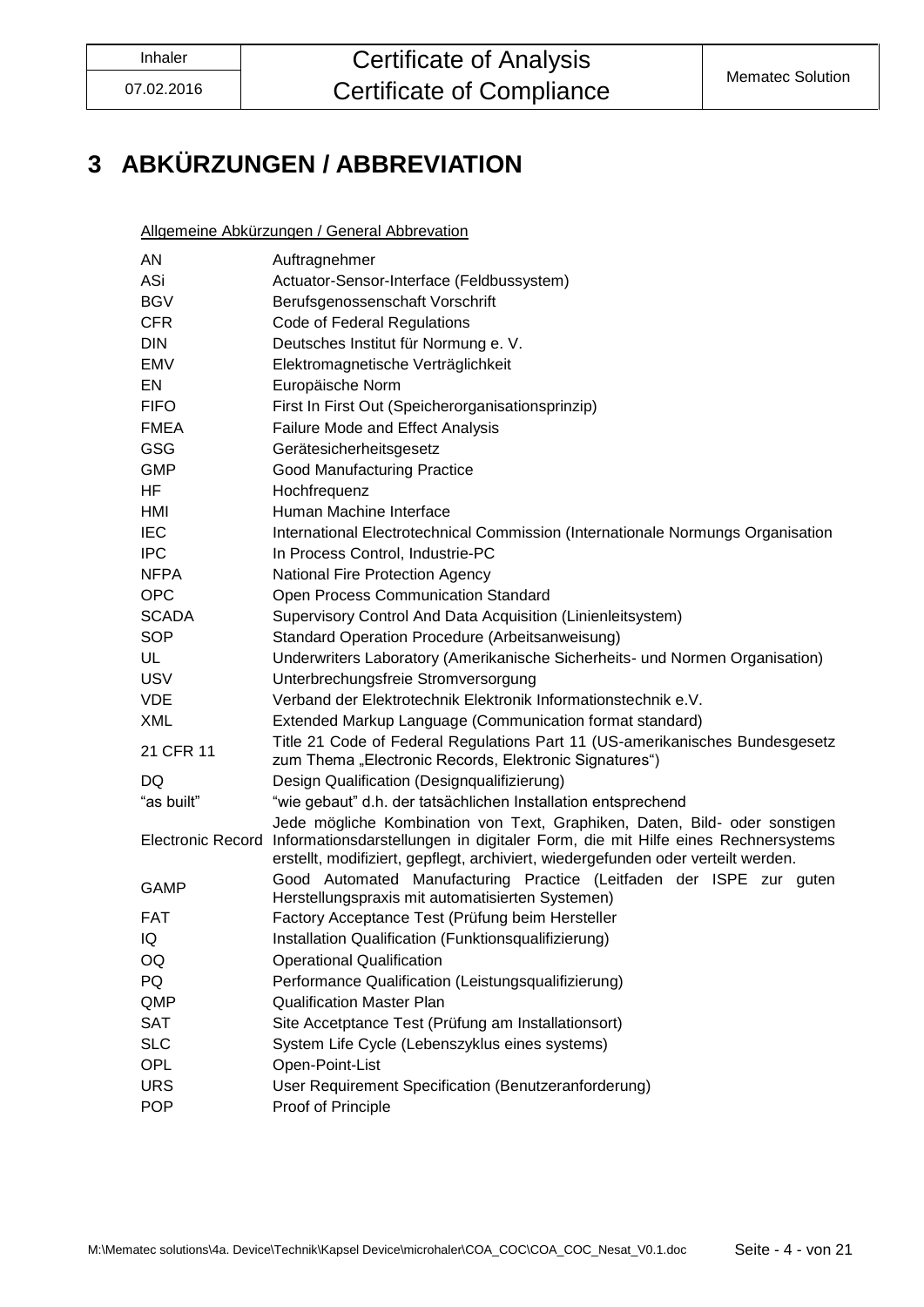### <span id="page-4-0"></span>**3.1 Projekt Spezifische Abkürzungen / Project Specific Abbreviations**

The 'definitions' section is used to define all terms and phrases which are used in the body of the specification but which may be ambiguous in their meaning. The definitions captured in this generic specification are likely to be required but care should be taken to capture any other words or phrases which require defining.

| Active Ingredient             | Active Ingredient<br>The part of the<br>formulation with therapeutic effect.                                                                                                                |  |  |
|-------------------------------|---------------------------------------------------------------------------------------------------------------------------------------------------------------------------------------------|--|--|
| <b>Delivered Dose</b>         | The mass of active ingredient received by the patient during<br>a single inhalation. This can also be known as the Emitted<br>Dose.                                                         |  |  |
| Device                        | The fully assembled inhaler (excluding all<br>packaging).                                                                                                                                   |  |  |
| Device Pressure Drop          | A pressure drop created through the device<br>by an inspiratory flow rate.                                                                                                                  |  |  |
| Dose Content Uniformity       | The repeatability of the delivered dose<br>during the lifetime of a device and between<br>devices. Abbreviated to DCU.                                                                      |  |  |
| <b>Fine Particle Dose</b>     | The mass of active ingredient with an<br>aerodynamic diameter of 5 microns or less<br>received by the patient during a single<br>inhalation. Abbreviated to FPD.                            |  |  |
| <b>Fine Particle Fraction</b> | The percentage of delivered dose with an<br>aerodynamic particle size of 5 microns or<br>less. Abbreviated to FPF.                                                                          |  |  |
| <b>FMECA</b>                  | Failure Mode, Effects and Criticality<br>Analysis - a bottom up risk management<br>technique / design tool that systematically<br>identifies failures that lead to hazardous<br>conditions. |  |  |
| Formulation                   | The active ingredient stored in the inhaler<br>and its associated lactose carrier.                                                                                                          |  |  |
| <b>FTA</b>                    | Fault Tree Analysis - a top down risk<br>management technique / design tool that<br>uses hazardous conditions to systematically<br>identify device or system failures.                      |  |  |
| <b>Inhalation Path</b>        | The path of air into and out of the device<br>and into the patient's mouth.                                                                                                                 |  |  |
| <b>Metered Dose</b>           | The mass of active ingredient removed<br>from the bulk reservoir during normal<br>operation or for discrete dose devices - the<br>mass of active ingredient contained in a                  |  |  |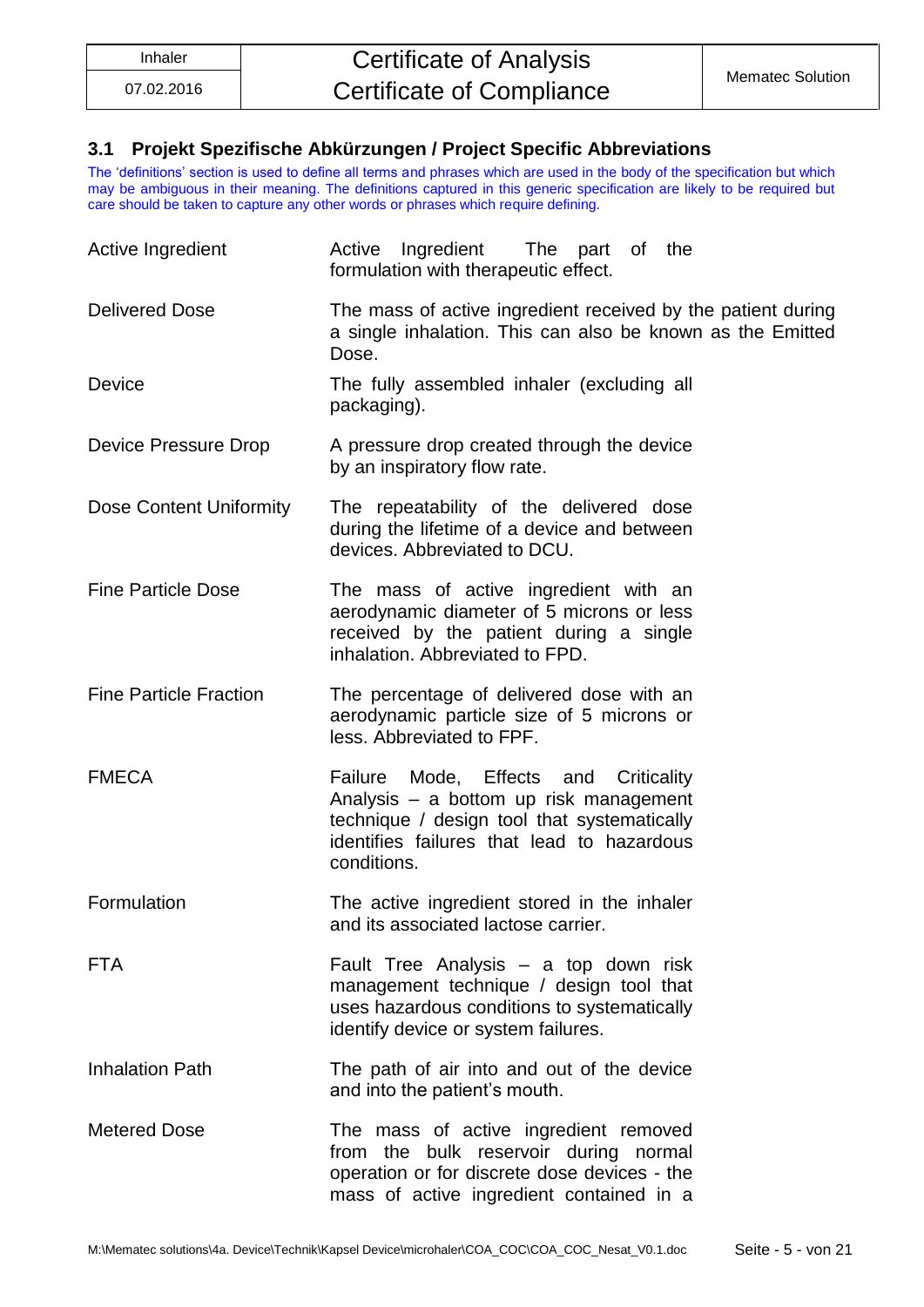| Inhaler                           | <b>Certificate of Analysis</b>                                                                                                                                                                                                                                                                                                                                                            |                         |
|-----------------------------------|-------------------------------------------------------------------------------------------------------------------------------------------------------------------------------------------------------------------------------------------------------------------------------------------------------------------------------------------------------------------------------------------|-------------------------|
| 07.02.2016                        | <b>Certificate of Compliance</b>                                                                                                                                                                                                                                                                                                                                                          | <b>Mematec Solution</b> |
|                                   | discrete dose chamber. The metered dose<br>for the capsule device is the capsule itself.                                                                                                                                                                                                                                                                                                  |                         |
| <b>Nominal Dose</b>               | The label claimed delivered dose per<br>normal operation, which is equal to the<br>nominal, delivered dose.                                                                                                                                                                                                                                                                               |                         |
| <b>Normal Operation</b>           | The operation of the device performing all<br>the operating steps in the correct operating<br>sequence and generating a device pressure<br>drop of 4kPa. A 4kPa pressure drop<br>represents a medium resistance inhaler as<br>defined by the EP and USP. Where a low or<br>high resistance inhaler is being specified<br>the pressure drop values will need to be<br>altered accordingly. |                         |
| <b>Nominal Actuation</b>          | [TBD]. This will be the orientation of the<br>device during                                                                                                                                                                                                                                                                                                                               |                         |
| Orientation                       | normal actuation.                                                                                                                                                                                                                                                                                                                                                                         |                         |
| <b>Nominal Inhalation</b>         | [TBD]. This will be the orientation of the<br>device during                                                                                                                                                                                                                                                                                                                               |                         |
| Orientation                       | normal inhalation.                                                                                                                                                                                                                                                                                                                                                                        |                         |
| Patient                           | The person who uses the device to receive<br>the formulation.                                                                                                                                                                                                                                                                                                                             |                         |
| PIF                               | Median Peak Inspiratory Flow (PIF)                                                                                                                                                                                                                                                                                                                                                        |                         |
| <b>Particle Size Distribution</b> | The distribution of particle sizes in the<br>delivered dose.                                                                                                                                                                                                                                                                                                                              |                         |
| <b>RSD</b>                        | Relative Standard Deviation = $100 \times$<br>(Standard deviation / Mean).                                                                                                                                                                                                                                                                                                                |                         |
| <b>Secondary Packaging</b>        | All external packaging surrounding the<br>device during pre-sale storage.                                                                                                                                                                                                                                                                                                                 |                         |
| Shot weight                       | The mass of formulation delivered from the<br>device on a single actuation during normal<br>operation.                                                                                                                                                                                                                                                                                    |                         |
| S.G.                              | Specific Gravity = density of a substance /<br>density of water at $4^{\circ}$ C (1000kg/m <sup>3</sup> ).                                                                                                                                                                                                                                                                                |                         |
| Specification                     | A dose is defined as being delivered to<br>specification if its fine particle dose is within<br>$\pm 20\%$ of the fine particle dose during<br>normal operation.                                                                                                                                                                                                                          |                         |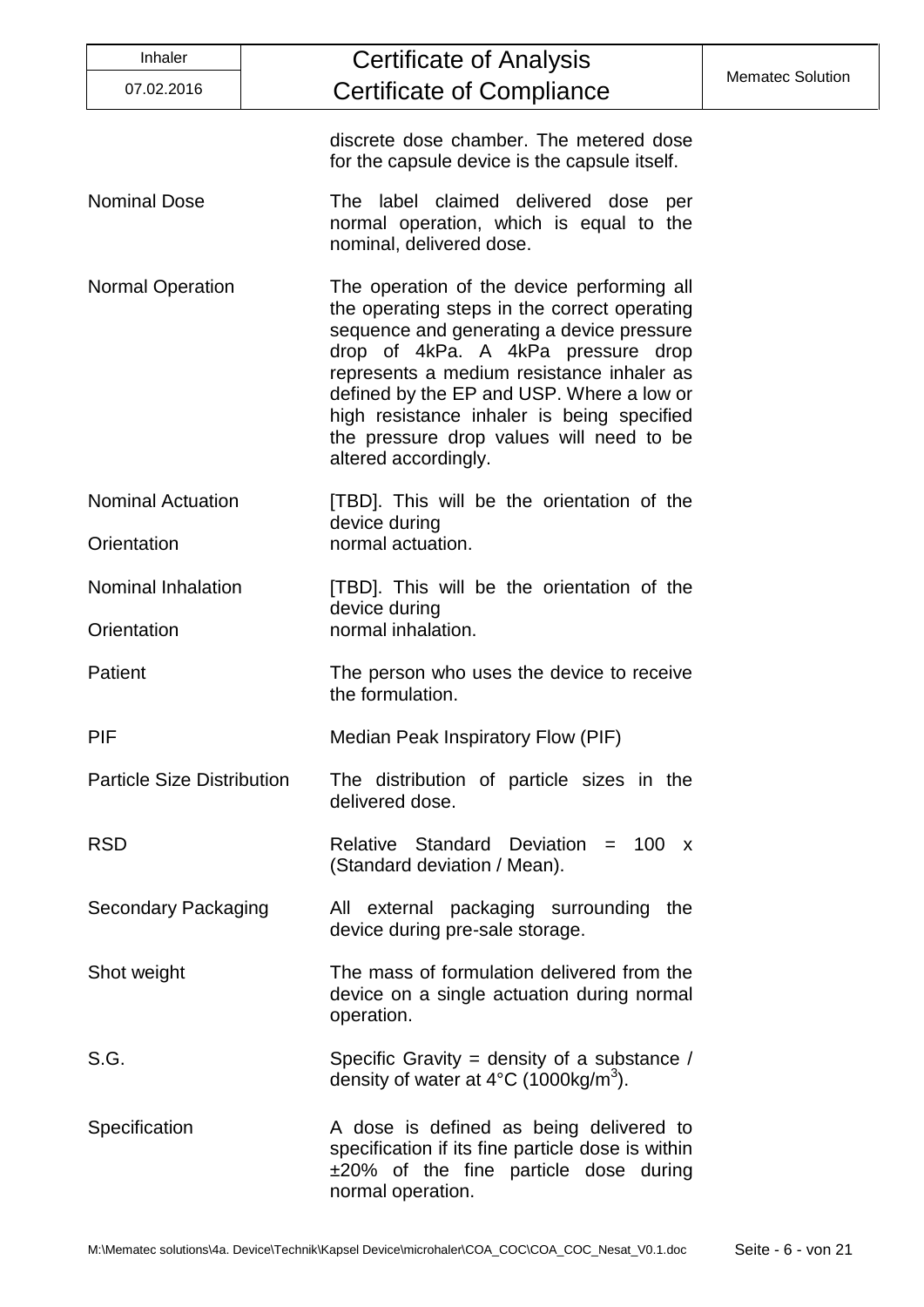# <span id="page-6-0"></span>**4 EINFÜHRUNG / INTRODUCTION**

This document has been written as a detailed description for a dry powder inhaler (DPI) Nesat device.

This document contains regulatory requirements and industry standards present at the time of writing. A careful check of all current requirements should be made prior to issuing the specification for a product. Where no regulatory or industry standards exist, Mematec Solutions has used other source materials and its experience of DPI design to set requirements.

Blue text is text that has been added for instructions on how to use the generic specification template. This does not form part of the generic requirements specification and should be removed from the tailored specification

### <span id="page-6-1"></span>**4.1 Zielvorgabe des Dokuments / Objective of the document**

Development of a DPI (Dry Powder Inhaler). The device must be approved as a medical device. This means that a CDT is part of the development task. The project consists of a device with 2 active ingredients. The URS only describes the tasks of the DPI.

# <span id="page-6-2"></span>**5 RICHTLINIEN / REFERENCED DOCUMENTS**

Where appropriate, sources or fuller explanations of requirements should be given. This section defines the abbreviations used for these references to reduce the amount of text required in the body of the specification.

These documents only form requirements to the extent explicitly stated wherever they are referenced in this document.

| [ACPS]      | Parametric tolerance Interval test for Delivered Dose Uniformity"<br>Advisory Committee for Pharmaceutical Science October 2005                |  |
|-------------|------------------------------------------------------------------------------------------------------------------------------------------------|--|
| [ADULTDATA] | Adultdata: The handbook of adult anthropometric and strength<br>measurements (Published by Product Safety and Testing Group<br>(PSTG), 1998).  |  |
| [BATT]      | Directive 2006/66/EC of the European Parliament and of the<br>Council on batteries and accumulators and waste batteries and<br>accumulators    |  |
| [BIO]       | Draft Guidance for Industry - Bioavailability and Bioequivalence<br>Studies for Nasal Aerosols and Nasal Sprays for Local Action:<br>FDA, 2003 |  |
| [CHILDDATA] | handbook of child<br>Childdata:<br>The<br>measurements<br>and<br>capabilities (Published by PSTG, 1995).                                       |  |
| [CHOKING]   | BS EN 71-7:2002 - Safety of toys. Finger paints. Requirements<br>and test methods.                                                             |  |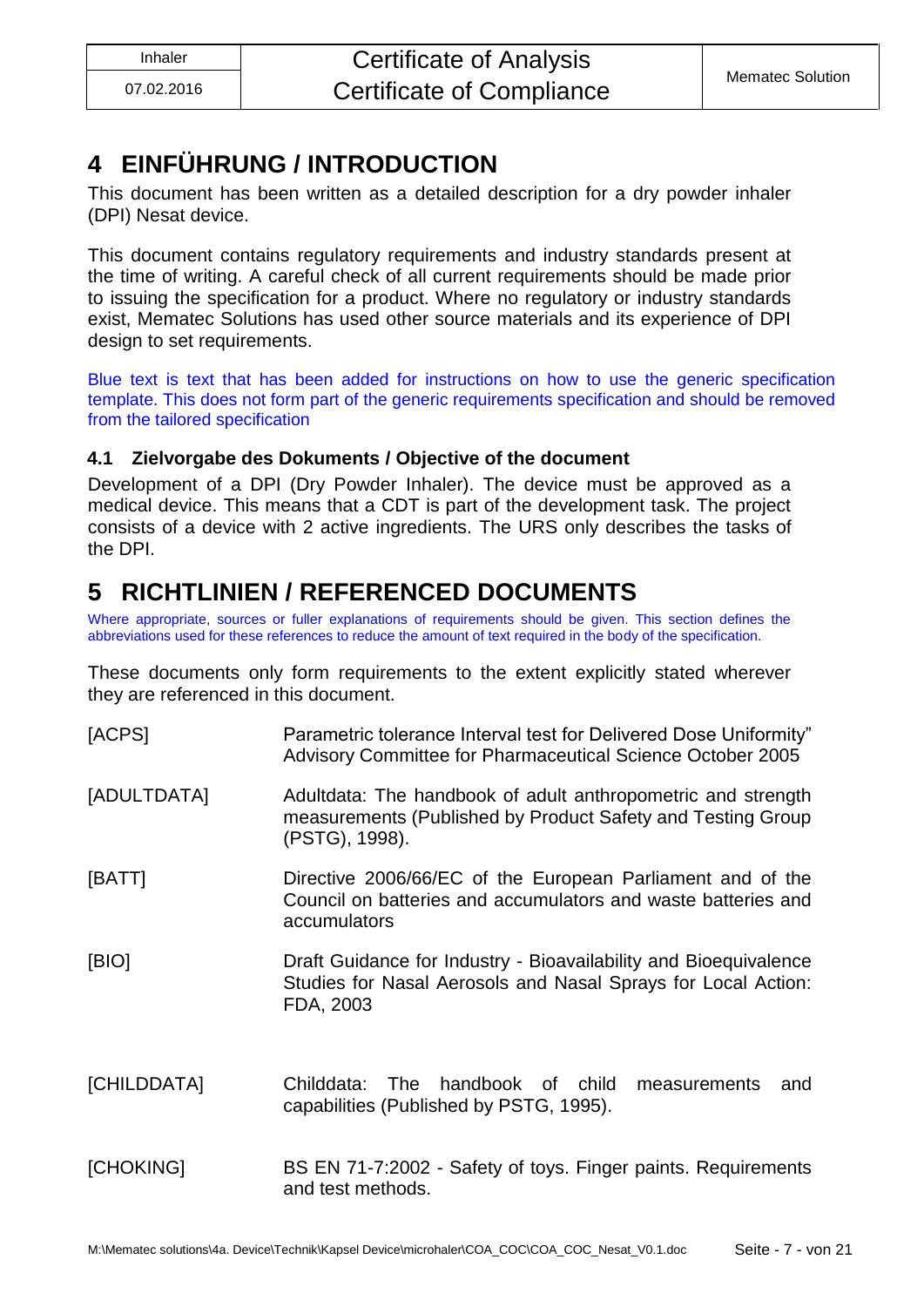| Inhaler                                                                                                                                  | <b>Certificate of Analysis</b>                                                                                                                               |                         |  |
|------------------------------------------------------------------------------------------------------------------------------------------|--------------------------------------------------------------------------------------------------------------------------------------------------------------|-------------------------|--|
| 07.02.2016                                                                                                                               | <b>Certificate of Compliance</b>                                                                                                                             | <b>Mematec Solution</b> |  |
|                                                                                                                                          | ASTM F963-07e1- Standard Consumer Safety Specification on<br>Toy Safety.                                                                                     |                         |  |
| [CYTO]<br>ISO10993-parts 1 to 18: 1997-2008 - Cytotoxicity.                                                                              |                                                                                                                                                              |                         |  |
| [DOSE COUNTER]                                                                                                                           | Guidance for Industry - Integration of Dose-Counting<br>Mechanisms into MDI Drug Products: FDA, 2003.                                                        |                         |  |
| [DROP]                                                                                                                                   | IEC 60068-2-32:1975 Environmental Testing- Tests. Test Ed:<br>Free fall                                                                                      |                         |  |
| [ELEC SAFETY]                                                                                                                            | electrical<br><b>IEC</b><br>60601-1<br>Medical<br>requirements for safety.                                                                                   | equipment.General       |  |
|                                                                                                                                          | <b>IEC</b><br>60601-1-1 Medical electrical equipment, collateral<br>standard. Safety requirements for medical electrical systems.                            |                         |  |
|                                                                                                                                          | IEC 60601-1-4 Medical electrical equipment,<br>standard. General requirements for programmable electrical<br>medical systems                                 | collateral              |  |
| [EMC]                                                                                                                                    | IEC 60601-1-2 Medical electrical equipment, collateral<br>standard. Electromagnetic compatibility: requirements and tests                                    |                         |  |
|                                                                                                                                          | IEC 61000-4-2 2001 Electromagnetic compatibility: Testing and<br>measurement techniques - electrostatic discharge immunity<br>tests                          |                         |  |
|                                                                                                                                          | IEC 61000-4-2 2001 Electromagnetic compatibility: Testing and<br>measurement techniques - Radiated, radio frequency,<br>electromagnetic field immunity test. |                         |  |
| [EMEA1]                                                                                                                                  | Note for Guidance on Dry Powder Inhalers: CPMP, 1998.                                                                                                        |                         |  |
| [EMEA2]<br>Guideline on the pharmaceutical quality of inhalation and nasal<br>products: CHMP, 2006                                       |                                                                                                                                                              |                         |  |
| [EP]                                                                                                                                     | European Pharmacopoeia, Sixth Edition, 2008                                                                                                                  |                         |  |
| [EPAG]                                                                                                                                   | Summary of test methods for use and misuse of inhalers:<br>EPAG. Available from www.epag.co.uk/Inuse.htm                                                     |                         |  |
| [GUIDANCE]<br>Draft Guidance for Industry - Metered Dose Inhaler (MDI) and<br>Dry Powder Inhaler (DPI) Drug Products: FDA, 1998.         |                                                                                                                                                              |                         |  |
| [IPAC-RS]                                                                                                                                | A Parametric Tolerance Interval Test for Improved Control of<br>Delivered Dose Uniformity of Orally Inhaled and nasal Drug<br>Products: IPAC-RS, Nov. 2001.  |                         |  |
| BS EN ISO 13485: 2003 - Quality Systems - Medical Devices -<br>[ SO13485]<br>particular requirements for the application of EN ISO 9001. |                                                                                                                                                              |                         |  |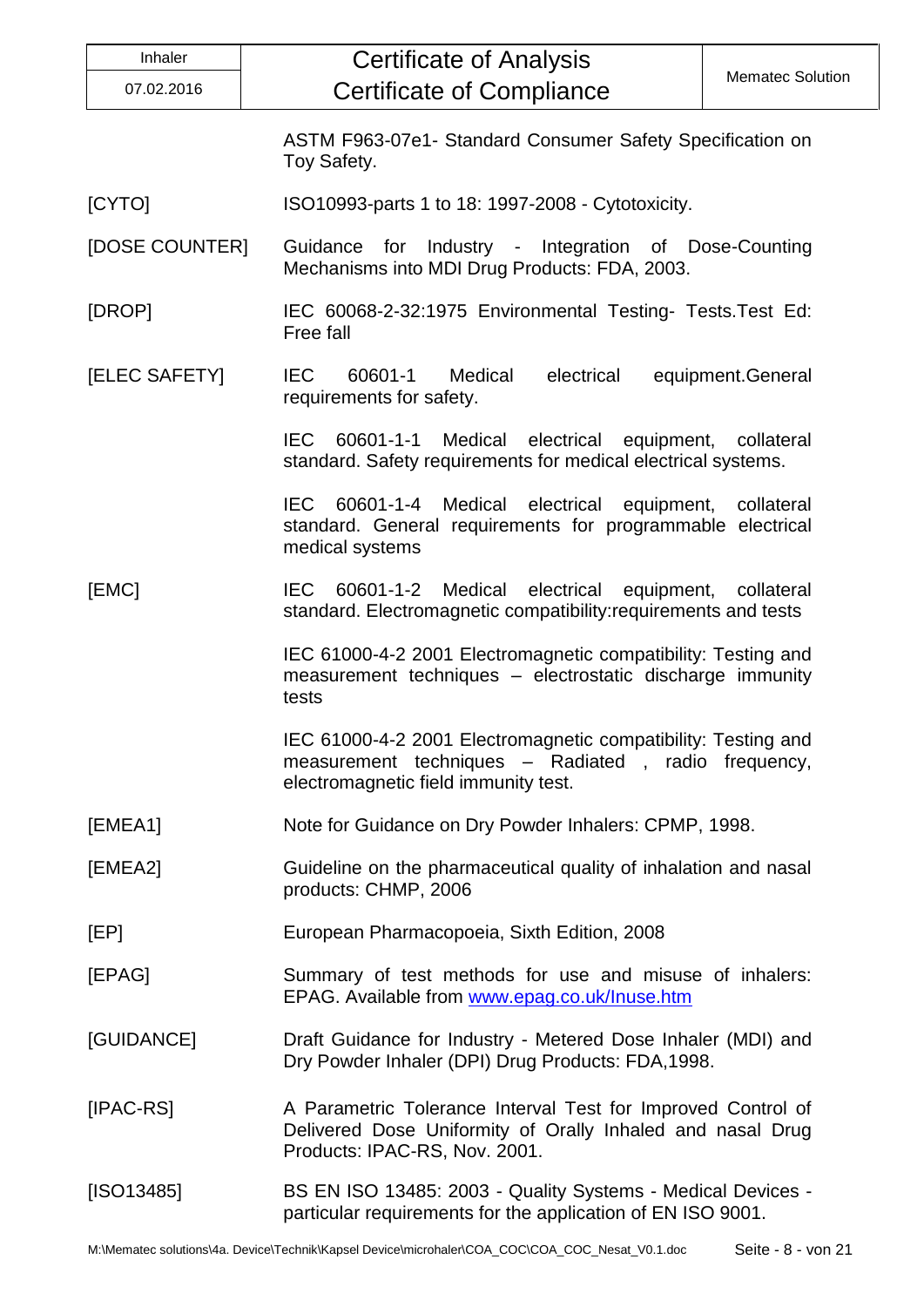| Inhaler                                                                                                                         | <b>Certificate of Analysis</b>                                                                                                                                                                        |  |  |
|---------------------------------------------------------------------------------------------------------------------------------|-------------------------------------------------------------------------------------------------------------------------------------------------------------------------------------------------------|--|--|
| 07.02.2016                                                                                                                      | <b>Mematec Solution</b><br><b>Certificate of Compliance</b>                                                                                                                                           |  |  |
| [ISO20072]                                                                                                                      | Draft BS ISO 20072 2007 Aerosol drug delivery devices design<br>verification - Requirements and test methods                                                                                          |  |  |
| [ISO9001]                                                                                                                       | Quality Systems, BS EN ISO 9001: 2000 (will be updated 2008)                                                                                                                                          |  |  |
| [ T ]<br>ISO10993-1-17: 1992-2007 - Intracutaneous<br>Toxicity or<br>Irritation.                                                |                                                                                                                                                                                                       |  |  |
| [LABEL]                                                                                                                         | Guidance on Medical Device Patient Labelling; Final Guidance<br>for Industry and FDA reviewers: FDA, 2001.                                                                                            |  |  |
| [LIGHT]                                                                                                                         | BS 2782-5, Method 540G:1995: Methods of testing plastics.<br>Optical and colour properties, weathering. Methods of exposure<br>to laboratory light sources. Open flame carbon-arc lamps.              |  |  |
| [MDD]                                                                                                                           | Medical Device Directive, 93/42/EEC, 1993.                                                                                                                                                            |  |  |
|                                                                                                                                 | Essential requirements Annex 1/93/42/EEC                                                                                                                                                              |  |  |
| [PARTICULATES]                                                                                                                  | "Best Practises for Managing Quality and Safety of Foreign<br>Particles" J Blanchard et al Pharmaceutical Research 24.3 2007<br>471-479                                                               |  |  |
|                                                                                                                                 | "Measurement and Identification of Foreign Particles in a QbD<br>Environment Streamlining with Efiicient Analytical Methods"<br>O.Valet and M. Lankers Respiratory Drug Delivery 2008                 |  |  |
|                                                                                                                                 | "Proposal for Foreign Particles Testing in Orally Inhaled and<br>Nasal Drug Products" J. Hart Respitory Drug Delivery 2004                                                                            |  |  |
| [OLDERADULT]<br>Older Adultdata: The handbook of Measurements and<br>Capabilities of the Older Adult (Published by PSTG, 2000). |                                                                                                                                                                                                       |  |  |
| [QSR]                                                                                                                           | Current Good Manufacturing Practice (cGMP) for Medical<br>Devices & In Vitro Diagnostic Products - Quality Systems<br>Regulation, 21 CFR Part 820, FDA, April 2008.                                   |  |  |
| [RECYCL]                                                                                                                        | ISO 14021:1999 Environmental Labels and Declarations                                                                                                                                                  |  |  |
| [ROHS]                                                                                                                          | Directive 2002/95/EC of the European Parliament and of the<br>Council of 27 January 2003 on the "Restriction of the Use of<br>certain Hazardous Substances in electrical and electronic<br>equipment" |  |  |
| [Control]                                                                                                                       | Directive 21 CFR 820.30 for US required Design controls                                                                                                                                               |  |  |
| [SENS]                                                                                                                          | ISO10993-1-17: 1992-2007 - Sensitization.                                                                                                                                                             |  |  |
| [USP]                                                                                                                           | United States Pharmacopoeia 31, 2008.                                                                                                                                                                 |  |  |
| [VENTILATION]<br>BS 7272-1:2000 - Writing and<br>marking<br>instruments.<br>Specification for safety caps.                      |                                                                                                                                                                                                       |  |  |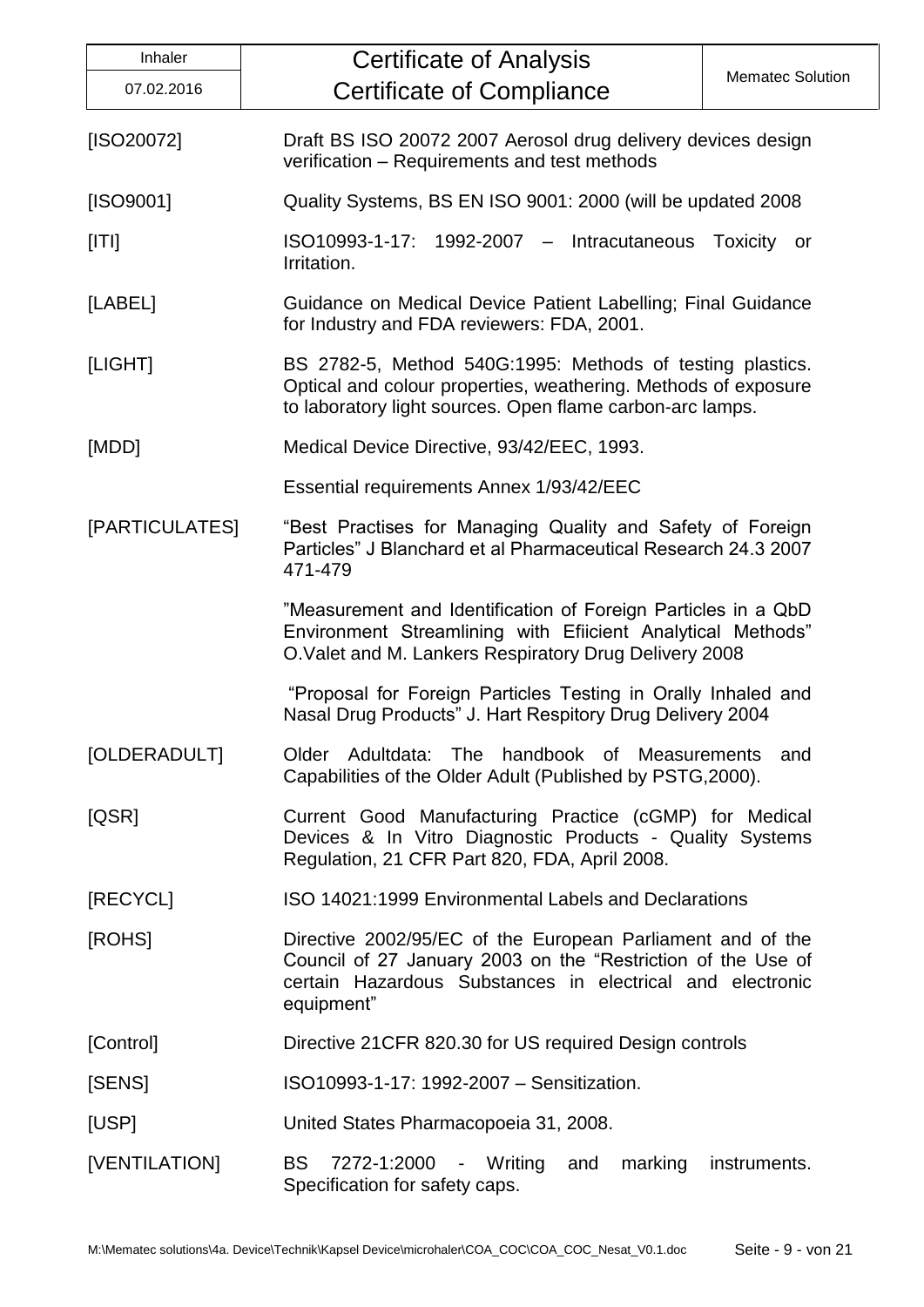| <b>Inhaler</b> | <b>Certificate of Analysis</b>                                                                                                             |                         |  |
|----------------|--------------------------------------------------------------------------------------------------------------------------------------------|-------------------------|--|
| 07.02.2016     | <b>Certificate of Compliance</b>                                                                                                           | <b>Mematec Solution</b> |  |
| [VIBRATION1]   | IEC 60068-2-64: 1993- Environmental testing. Test methods.<br>Test Fh. Vibration, broad band random (digital control) and<br>guidance      |                         |  |
|                | IEC 60068-2-27: 2008 Environmental testing. Test Ea and<br>guidance: Shock                                                                 |                         |  |
| [VIBRATION2]   | IEC 60068-2-6: 2008- Environmental testing. Test methods.<br>Test Fc. Vibration (sinusoidal).                                              |                         |  |
|                | IEC 60068-2-7: 1993 - 60068-2-7: 1983 - Environmental testing.<br>Test methods. Test Ga and guidance. Acceleration, steady<br>state.       |                         |  |
|                | IEC 60068-2-29: 1993 - Environmental testing. Test methods.<br>Environmental testing procedures. Tests. Test Eb and<br>guidance. Bump.     |                         |  |
|                | <b>US Standards:</b>                                                                                                                       |                         |  |
|                | <b>ASTM</b><br>D3332-99 (2004)- Standard Test Methods<br>Mechanical-Shock Fragility of Products, Using Shock Machines.                     | for                     |  |
|                | ASTM D3580-95 (2004)- Standard Test Methods for Vibration<br>(Vertical Linear Motion).                                                     |                         |  |
|                | ASTM D5112-98 (2003)- Standard Test method for Vibration<br>(Horizontal Linear Sinusoidal Motion) Test of Products.                        |                         |  |
|                | <b>Electrical Standards:</b>                                                                                                               |                         |  |
|                | IEC 60601-1: 2005 Medical Electrical Equipment- Part 1:<br><b>General Requirements for Safety.</b>                                         |                         |  |
| [WEEE]         | Directive 2002/96/EC of the European Parliament and of the<br>Council of 27 January 2003 on "Waste Electrical and Electronic<br>Equipment" |                         |  |
| [FDA]          | Draft Guidance from 22. June 2011. Applying Human Factors<br>and usability engineering to optimize medical device design                   |                         |  |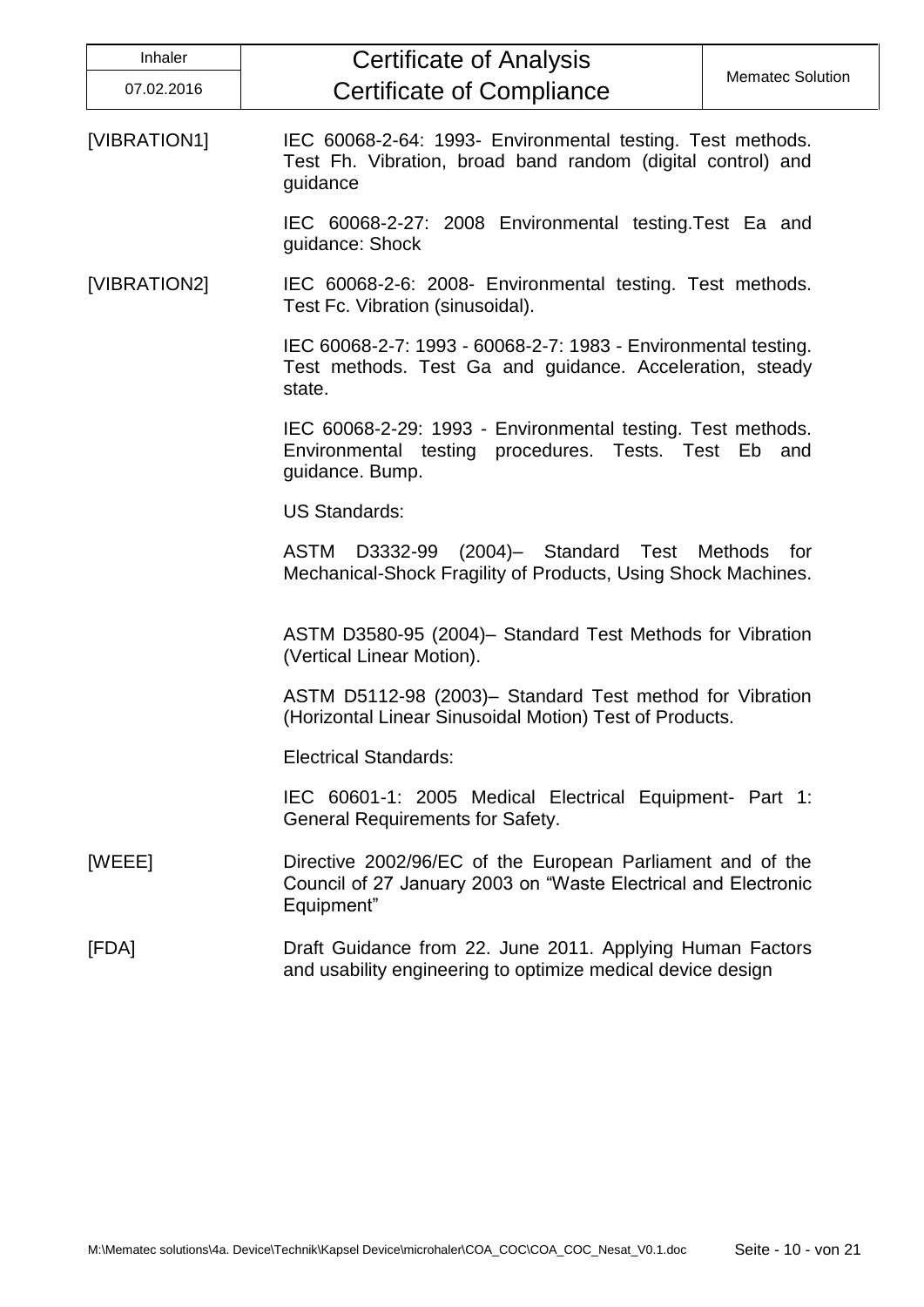# <span id="page-10-0"></span>**6 EINLEITUNG/ GENERAL DESCIPTION**

### <span id="page-10-1"></span>**6.1 Anwendungsbereich / Area of Use:**

The active ingredients are: Spiriva and Foradil for hard capsules size 3 with a filling weight of 5- 10mg.

### <span id="page-10-2"></span>**7 PATENTE:**

Nesat Patente which are applied.

"EU- Geschmacksmuster" 002712638-0001 "Designschutz in D" 402015201419

Patents are registered.

Patent with the number: 004524205-0001 is protecting the design of the Nesat Internationally. Patent with the number: 402015201419 is protecting the design of the Nesat in Germany.

# <span id="page-10-3"></span>**8 MODULARER AUFBAU, MODULAR STRUCTURE**



The picture shows the Nesat device with all components. The device is modular built.

### **Optionen/ Options:**

Colour for Slider: RAL 5014 Pigeon blue.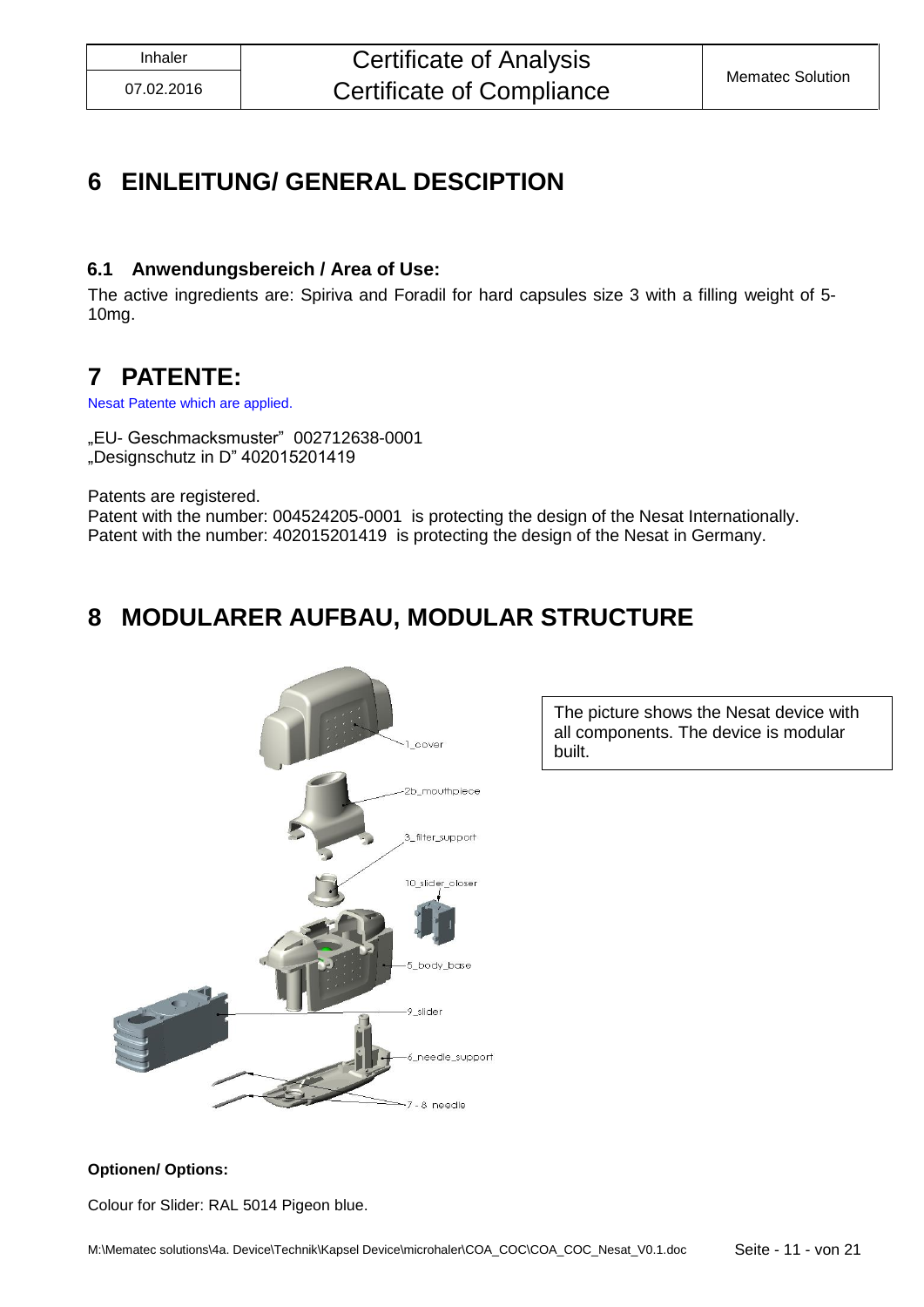### Inhaler **Certificate of Analysis** Certificate of Compliance Mematec Solution

### <span id="page-11-0"></span>**9 PACKAGING**

The Device Nesat will be available full assembled and delivered in bulk. The device is packed in a PE Bag. The number of device per bag is 500x.

### <span id="page-11-1"></span>**10 SHIPMENT OF THE DEVICE**

#### Shipment procedure

The Device will be shipped in 1x cartons with the amount of 1000 Devices. The Dimension of the carton is: LxBxH in cm (dimension can be varied from Customer to customer)

# <span id="page-11-2"></span>**11 STABILITY OF THE DEVICE**

The Device and is selected materials are designed for a minimum time of storage in ambient temperature of minimum 2 years.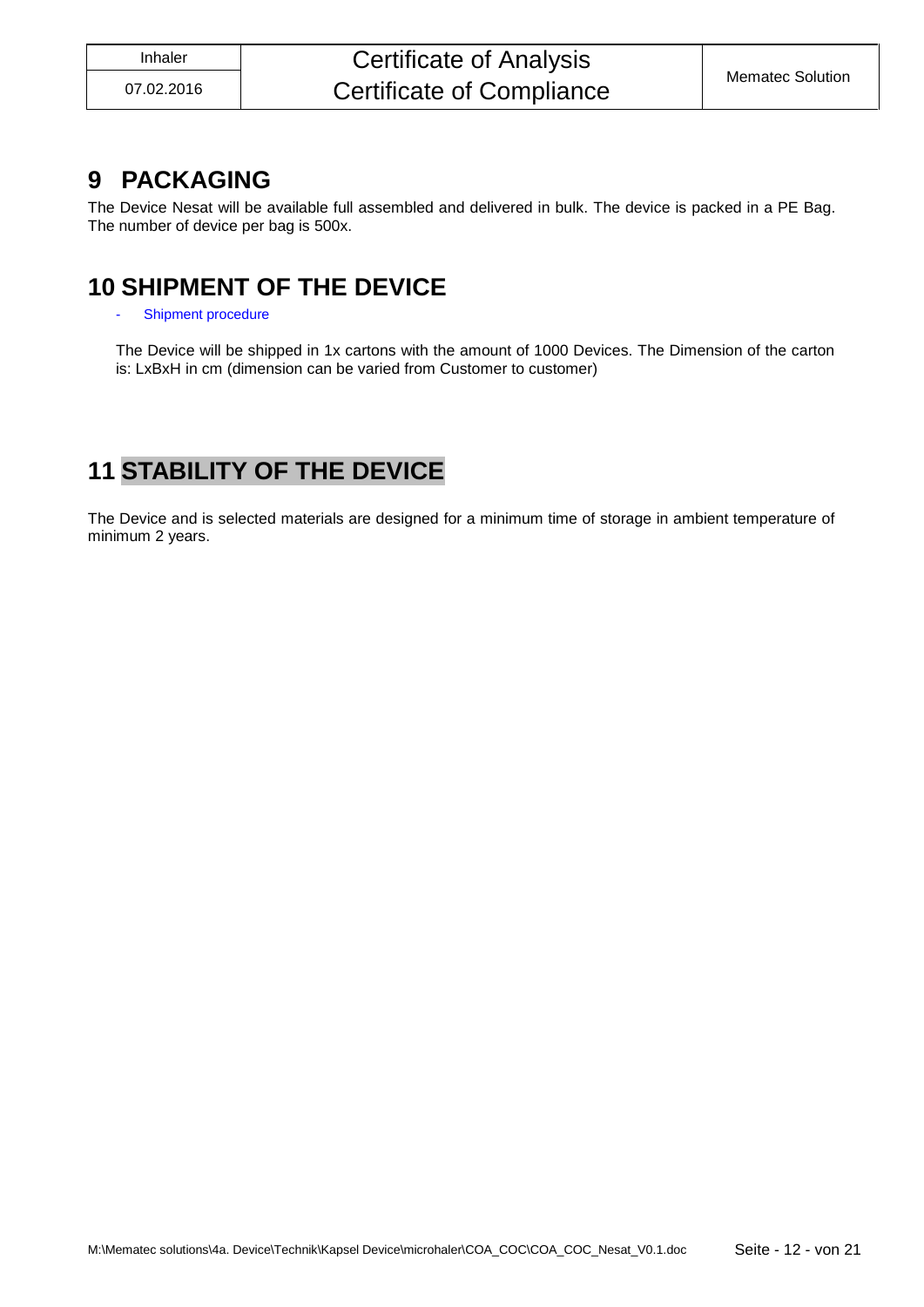# <span id="page-12-0"></span>**12 MATERIAL SELECTION AND CERTIFICATES**

| Description of the materials which are used.                        |                                                                                                                                                                                                                                       |                                                                                                                                                                                                                                                                                                                                                   |  |  |
|---------------------------------------------------------------------|---------------------------------------------------------------------------------------------------------------------------------------------------------------------------------------------------------------------------------------|---------------------------------------------------------------------------------------------------------------------------------------------------------------------------------------------------------------------------------------------------------------------------------------------------------------------------------------------------|--|--|
| and components:<br><b>Nesat</b>                                     | Description of the materials Nesat Device consisting of : Desciption:<br>1. Mouthpiece cover<br>2. Mouthpiece<br>3. Filter support<br>4. Filter<br>5. Body base<br>6. Needle support with<br>needles<br>7. Slider<br>8. Slider closer | Dimensions, Sizes,<br>66,1mm x 69,9mm X 26,8mm<br>Weight: 37,9 g<br>Material: ABS/FDA and PEHD<br>Ambient conditions, RH 50% and T<br>Tolerances are defined in mematec<br>$\overline{a}$<br>parts drawings<br>Colour Body Base: RAL: 9003 Signal<br>White<br>Colour Needle support: RAL 5014 Pigeon<br>blue                                      |  |  |
|                                                                     |                                                                                                                                                                                                                                       |                                                                                                                                                                                                                                                                                                                                                   |  |  |
| Description of the materials Part 1                                 |                                                                                                                                                                                                                                       | Description:                                                                                                                                                                                                                                                                                                                                      |  |  |
| and components<br>Mouthpiece Cover                                  | Mouthpiece Cover                                                                                                                                                                                                                      | - Dimensions: 70mm x 38mm x 23,5mm<br>- Weight: 8 g<br>- Material: ABS<br>- Colour: White / White RAL: 9003<br>- To cover the mouth mouth piece from dust<br>and dirt                                                                                                                                                                             |  |  |
|                                                                     |                                                                                                                                                                                                                                       |                                                                                                                                                                                                                                                                                                                                                   |  |  |
| Description of the materials Part 2<br>and components<br>Mouthpiece | <b>Mouth Piece</b>                                                                                                                                                                                                                    | Description:<br>- Dimensions: 33,10mm x 35,90mm<br>- Weight: 4,8 g<br>- Material: ABS, FDA<br>- Colour: RAL 5014 Pigeon blue<br>- Surface polished.<br>- Integrated plastic filter. The mouthpiece must<br>snap securely into the body base. The catch<br>must be torsion-proof.<br>- The mouthpiece must be elliptical to allow<br>intuitive use |  |  |
|                                                                     |                                                                                                                                                                                                                                       |                                                                                                                                                                                                                                                                                                                                                   |  |  |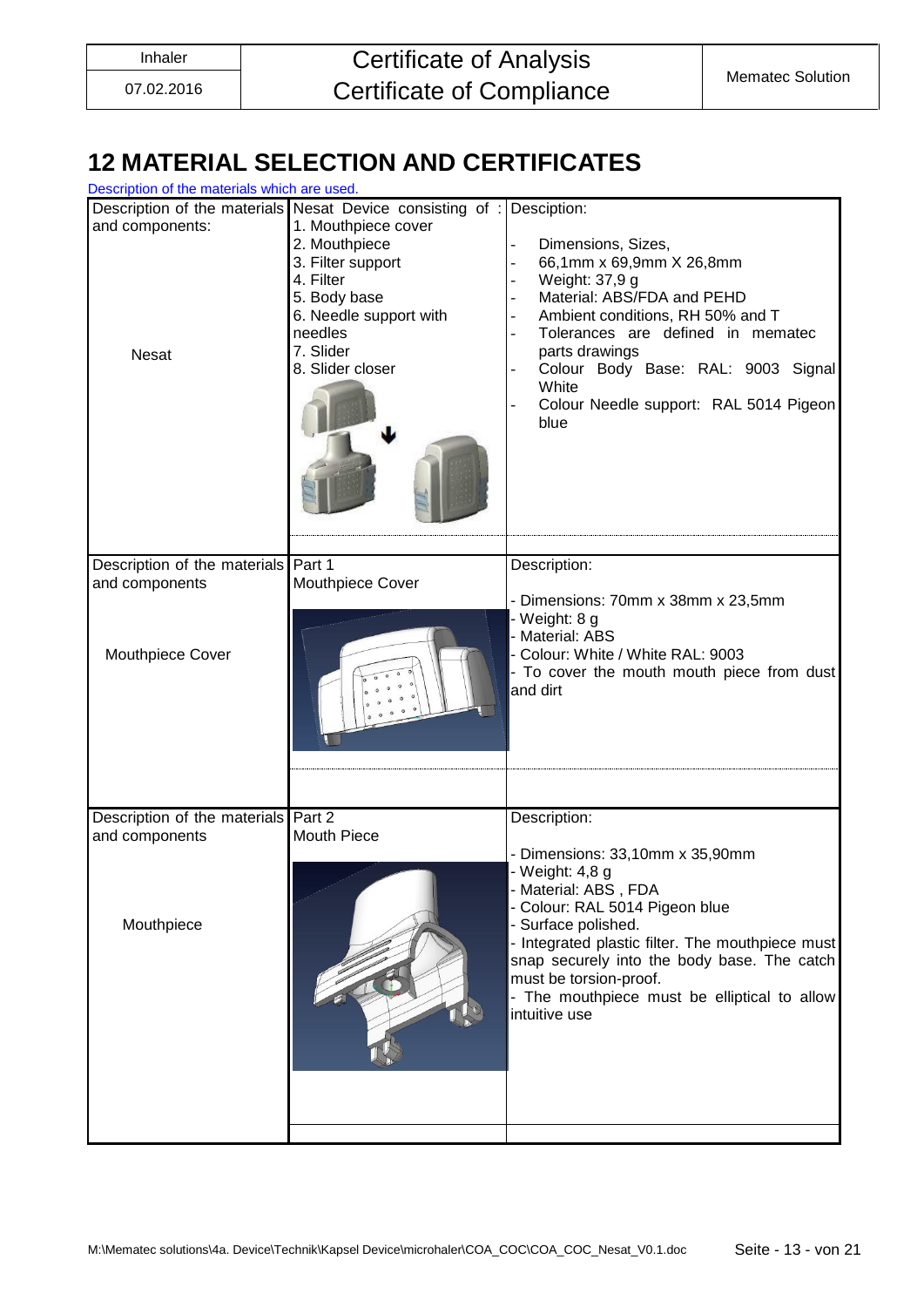# Inhaler **Certificate of Analysis** Certificate of Compliance Mematec Solution

| Description of the materials Part 3<br>and components<br>Filter support          | Filter support              | Description:<br>- Dimensions: L=12,11mm, $\varnothing$ = 11,92mm<br>- Weight: 0,3 g<br>- Material: ABS, FDA<br>- Colour: White / White RAL: 9003<br>- Ambient conditions, RH and T<br>- Filter support must be fixed into the mouth<br>piece                                                                                                                                                                                                                                                                                                                                              |  |  |  |
|----------------------------------------------------------------------------------|-----------------------------|-------------------------------------------------------------------------------------------------------------------------------------------------------------------------------------------------------------------------------------------------------------------------------------------------------------------------------------------------------------------------------------------------------------------------------------------------------------------------------------------------------------------------------------------------------------------------------------------|--|--|--|
| Description of the materials Filter<br>and components                            | Part 4                      | Description of the<br>- Dimensions: L= 3,96mm, $\varnothing$ = 16,7mm<br>- Material: PEHD, FDA<br>- Colour: White / White RAL: 9003                                                                                                                                                                                                                                                                                                                                                                                                                                                       |  |  |  |
| <b>Filter in Standard Execution</b>                                              |                             | - Ambient conditions, RH and T<br>- Filter is fixed into filter support. There are<br>different sizes of filters                                                                                                                                                                                                                                                                                                                                                                                                                                                                          |  |  |  |
|                                                                                  |                             |                                                                                                                                                                                                                                                                                                                                                                                                                                                                                                                                                                                           |  |  |  |
| Description of the materials Part 5<br>and components:<br>Body base<br>Body base |                             | Description<br>Dimensions:<br>68,88mm x<br>39,76mm<br>X<br>27,07mm<br>- Weight: 9,8 g<br>- Material: ABS, FDA<br>- Colour: White / White RAL: 9003<br>- Ambient conditions, RH and T<br>Check the parallelity of the needle. Piercing<br>120x HPMC capsules size 3. Needles must<br>stay in exact position.                                                                                                                                                                                                                                                                               |  |  |  |
| Description of the materials Part 6                                              |                             | Description:                                                                                                                                                                                                                                                                                                                                                                                                                                                                                                                                                                              |  |  |  |
| and components<br>Needle support with<br>needles                                 | Needle support with needles | Dimensions: 67,84mm x 33,40mm x<br>23,09mm<br>- Material: PEHD, FDA<br>Colour: White / White RAL: 9003<br>- The needle tips must lie in the symmetry axis<br>in vertical form so that the capsule is pressed<br>into the chamber.<br>Position/distance: 12.20 ±0.05<br>Mounting depth:5mm<br>Needle length pressed in: 16,5 ±0.3<br>- Weight: 4,6g<br>- Needle must close tightly in guiding direction<br>to avoid air leakage<br>- Needles must be pressed in at a defined<br>length.<br>- Needles have to be pressed in parallel to<br>each other without any need for<br>intervention. |  |  |  |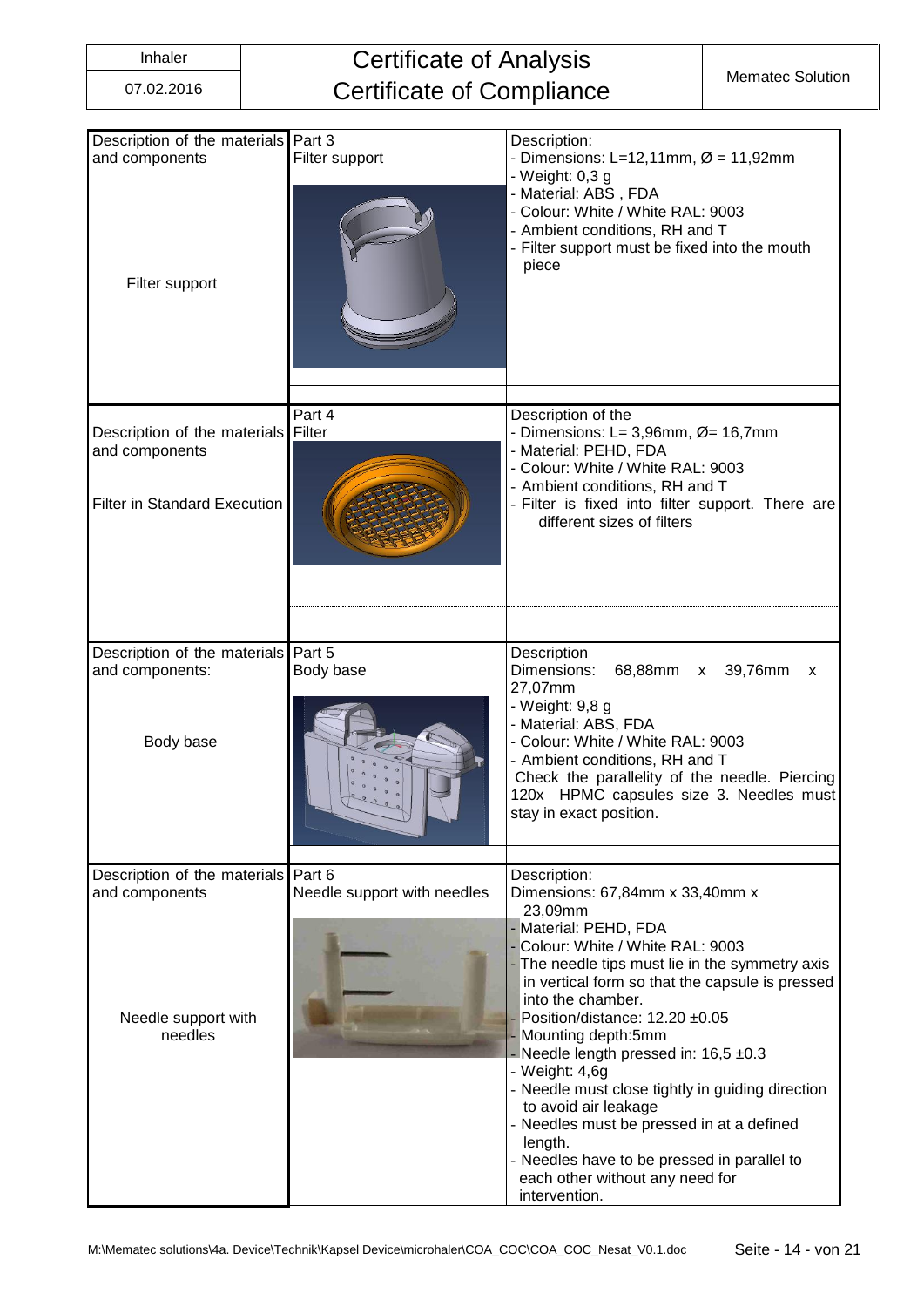# Inhaler **Certificate of Analysis** Certificate of Compliance Mematec Solution

| Description of the materials<br>and components<br>Slider | Part 7<br>Slider | Description of the<br>Dimensions: 58,56mm x 26,05mm x<br>18,95mm<br>- Weight: 8,9 g<br>- Material: ABS, FDA<br>- Colour: RAL 5014 Pigeon blue<br>- Ambient conditions, RH and T<br>Check the parallelity of the needle. Piercing<br>120x HPMC capsules size 3. Needles must<br>stay in exact position.                                                                                                                                                                                                                                                                                      |
|----------------------------------------------------------|------------------|---------------------------------------------------------------------------------------------------------------------------------------------------------------------------------------------------------------------------------------------------------------------------------------------------------------------------------------------------------------------------------------------------------------------------------------------------------------------------------------------------------------------------------------------------------------------------------------------|
| Description of the materials                             | Part 8           | Description                                                                                                                                                                                                                                                                                                                                                                                                                                                                                                                                                                                 |
| and components:<br><b>Slider Closer</b>                  | Slider closer    | Dimensions: 13,14mm x 17,25mm x<br>13,89mm<br>- Weight: 1,2 g<br>- Material: ABS<br>- Colour: RAL 5014 Pigeon blue<br>- Ambient conditions, RH and T<br>- Check the parallelity of the needle. Piercing<br>120x HPMC capsules size 3. Needles must<br>stay in exact position.                                                                                                                                                                                                                                                                                                               |
| Description of the materials                             |                  | Description                                                                                                                                                                                                                                                                                                                                                                                                                                                                                                                                                                                 |
| and components<br>Capsule Size 3                         |                  | Hard Gelatin<br>or better<br><b>HPMC</b><br>capsules<br>consisting of two parts.<br>Upper part and lower part.<br>The lower part is inserted into the upper part.<br>Manufacturer:<br>-Qualicaps, Capsulgel and ACG<br>Description of the<br><b>Tolerances Qualicaps:</b><br>Tare weight:<br>50mg ±5mg<br>Size tolerance:<br>$1:15,8$ mm $±0,3$ mm (closed)<br>Outer ø:<br>lower part: 5,56mm<br>upper part: 5,82mm<br><b>Tolerances Capsugel:</b><br>Tare weight:<br>49mg ±4mg<br>Size tolerance:<br>$1:15,5mm \pm 0,3mm$ (closed)<br>Outer ø:<br>lower part: 5,57mm<br>upper part: 5,83mm |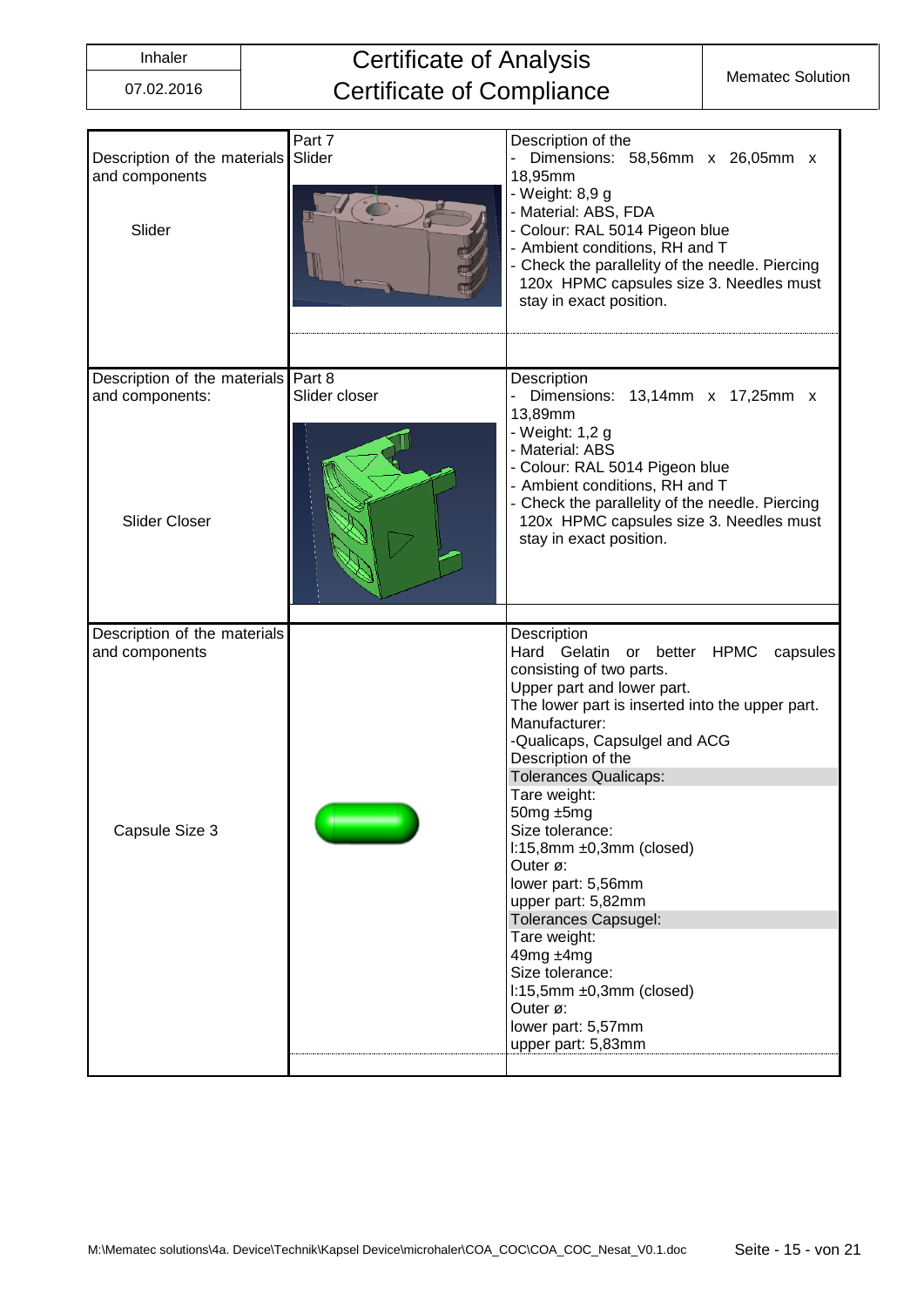### Inhaler **Certificate of Analysis** Certificate of Compliance Mematec Solution

| Description of the materials Kritische<br>and components<br>Needle | Herstellung<br>Nadel aus 1.4301 | der Description of the<br>Needle with the dimensions:<br>Ø1,5mm<br>Length: $21,5 \pm 0,2$ mm<br>Material 1,4301<br>Weight: 0,24g<br>following<br>fulfilled<br>the<br>during<br>must<br>be<br>installation:<br>-parallelism of the needles<br>-press fit needle<br>-needle length<br>-Orientation of the tips |  |  |
|--------------------------------------------------------------------|---------------------------------|--------------------------------------------------------------------------------------------------------------------------------------------------------------------------------------------------------------------------------------------------------------------------------------------------------------|--|--|
|                                                                    |                                 |                                                                                                                                                                                                                                                                                                              |  |  |
| Description of the materials<br>and components                     | <b>Filter A Nesat</b>           | Material: Filter has been mounted on the<br>mouthpiece<br>Colour: White / White RAL: 9003<br>Application: Low resistant<br>Must be bioequivalent to originator devices<br>(BreezeHaler or Cyclohaler).                                                                                                       |  |  |
| <b>Filters</b>                                                     | Filter B High Volume            | Use: High resistant<br>Must be bioequivalent to Handyhaler                                                                                                                                                                                                                                                   |  |  |

# <span id="page-15-0"></span>**13 RESPIRATOY DEVICE RESISTANT DATA**

### **Operative Condition**:

- 
- Air flow 47 l/min
- Breathe-in time 5.1 sec
- Nr° of capsule per test 4 capsule
- drug content of each capsule 12µg

#### **Aerodynamic parameters of the nesat device**

| Metered          | Emitted $(\mu g)$ | MMAD (µm)       | FPD (µq)        | FPF (%)          | Extra FPD       | Extra-FPF        |
|------------------|-------------------|-----------------|-----------------|------------------|-----------------|------------------|
| dose (µg)        |                   |                 |                 |                  | ug)             | (µg)             |
| $11.18 \pm 0.78$ | $9.94 \pm 0.20$   | $3.37 \pm 0.20$ | $3.45 \pm 0.20$ | $34.71 \pm 1.30$ | $2.14 \pm 0.08$ | $21.58 \pm 0.83$ |
|                  |                   |                 |                 |                  |                 |                  |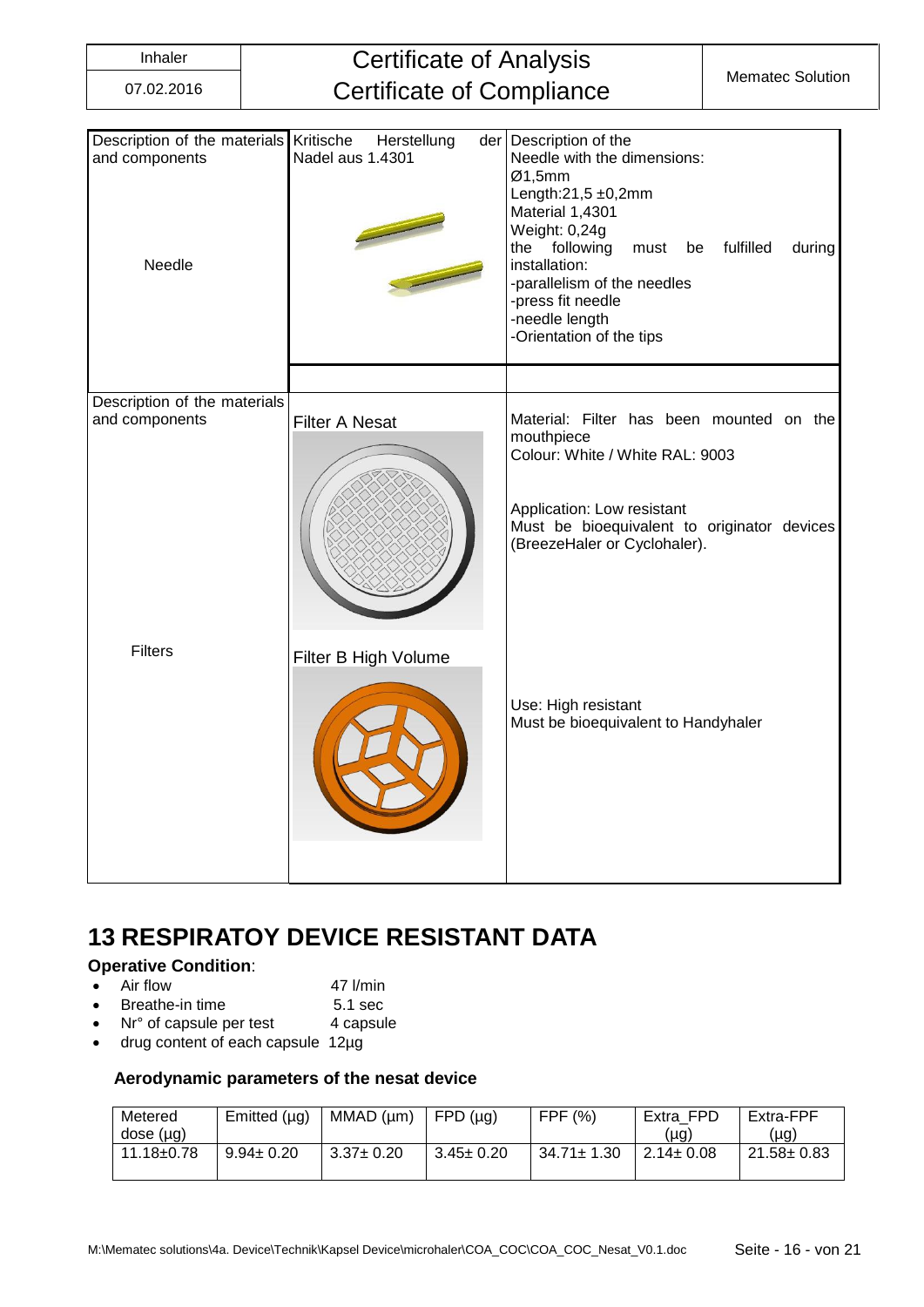### **Drug Distribution:**



### **Air Path calculation of Nesat device:**





- Air path dimension equal with the Handi haler BI device.
- Air path can be modified in pressure drop by filter change.
- Capsule size 3, HPMC
- Target formulation: 5-15 mg
- $4kPa = 39 L/min$ , at  $3,1sec = 2L$  total
- PIF 30l/min
- delivered doses range: ±20% of the nominal dose
- delivered dose range: ±25% of the label claim
- Fine particle fraction (FPF, defined as fraction of particles less than 5 μm in diameter):

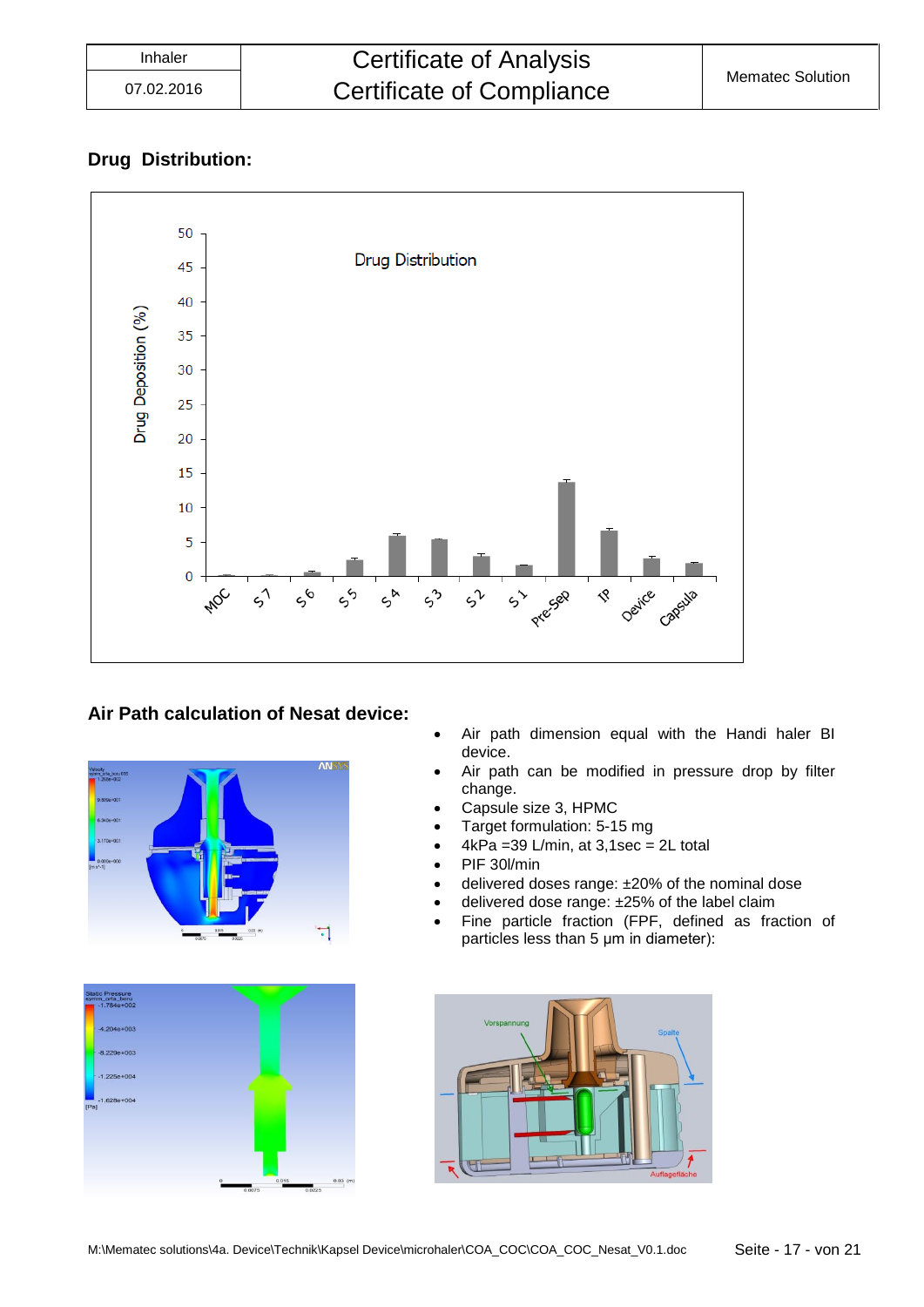# <span id="page-17-0"></span>**14 FUNCTIONAL DESCRIPTION PIERCING / PERFORATION:**

**Handling description of the device "Bioequivalent to Handihaler"**

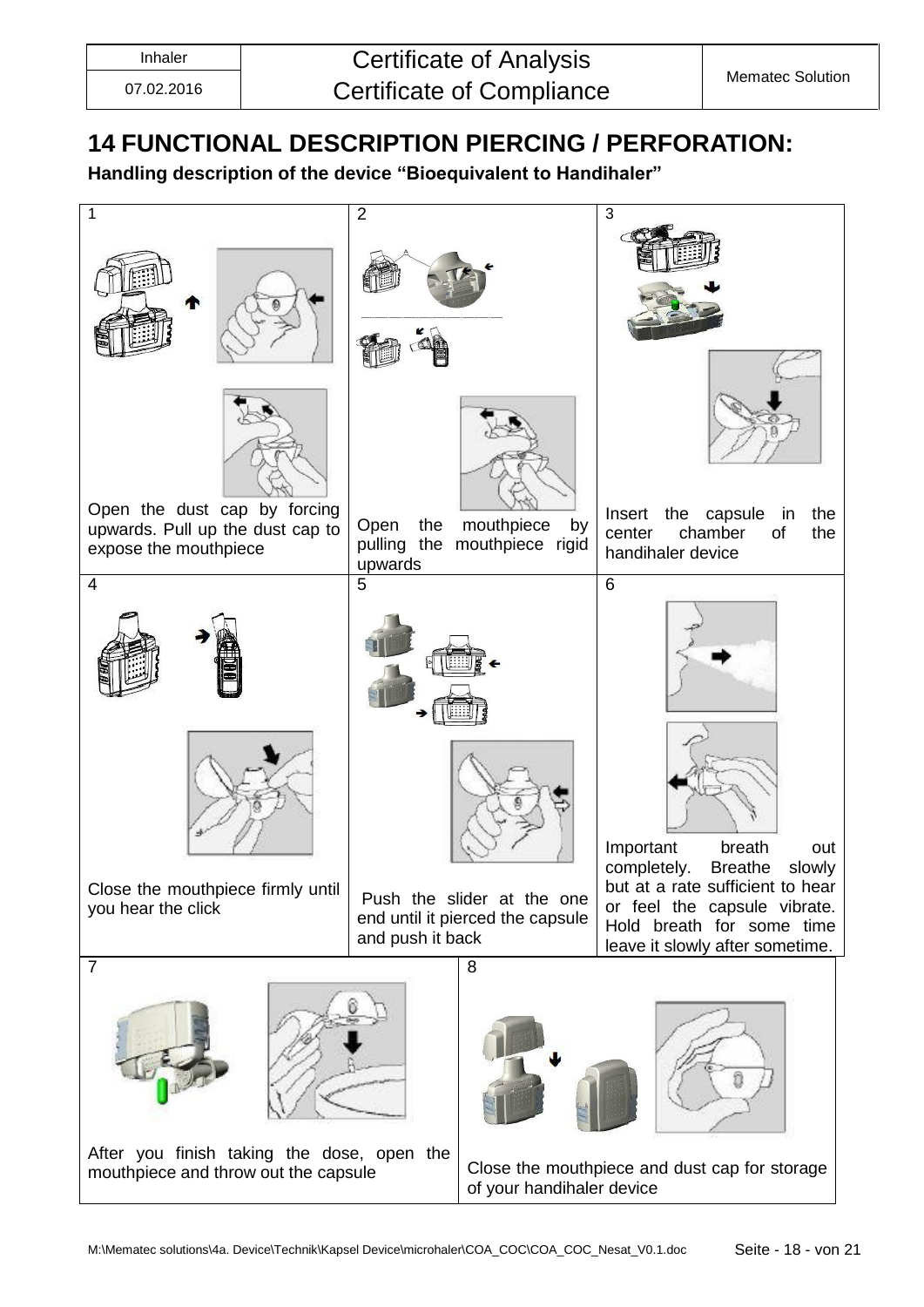# <span id="page-18-0"></span>**15 ENVIROMENTAL REQUIREMENTS**

**Description** 

Device will deliver doses to specification and have no visible defects when operated in an environment of 18°C to 28°C at 25%R.H. to 75%R.H. [ISO20072] (This simulates 'in use' conditions only.)

Device will deliver doses to specification and have no visible defects when operated in an environment of 5+/- 3°C and 40+/- 2°C at 50%R.H. [ISO20072]

Device will operate to specification when stored below 0°C for at least 3 hours and then immediately used [EMEA2 4.2.1.15].

Device will deliver doses to specification when operated in an environment of between 10% and 90% R.H., at 25°C. (This requirement is recommended due to variation of surface charge and brittleness of capsules with ambient humidity.) [EMEA1, 2.4.5], [EMEA2 4.2.1.17].

### <span id="page-18-1"></span>**15.1 GMP – Requirements / Hygiene**

Funktions- Beschreibung

Device will not require cleaning during normal use. Cleaning of the device is possible using regular clean water

Device will have a Mouth Piece cover to protect the mouth Piece of dust and dirt

Device will deliver a dose to specification immediately after the patient cleans the device as per the cleaning instructions for the device [EPAG]. For example, cleaning the device with a cloth will not leave a static charge on it that would prevent the device from subsequently delivering a dose to specification.

### <span id="page-18-2"></span>**15.2 Environment Protection of the Device**

Description of fulfilled requirements:

Device will be RoHS confirm

Device will be Reach Declaration confirm

Device will be Packaging and Packaging Waste confirm

Device will be WEE- Declaration confirm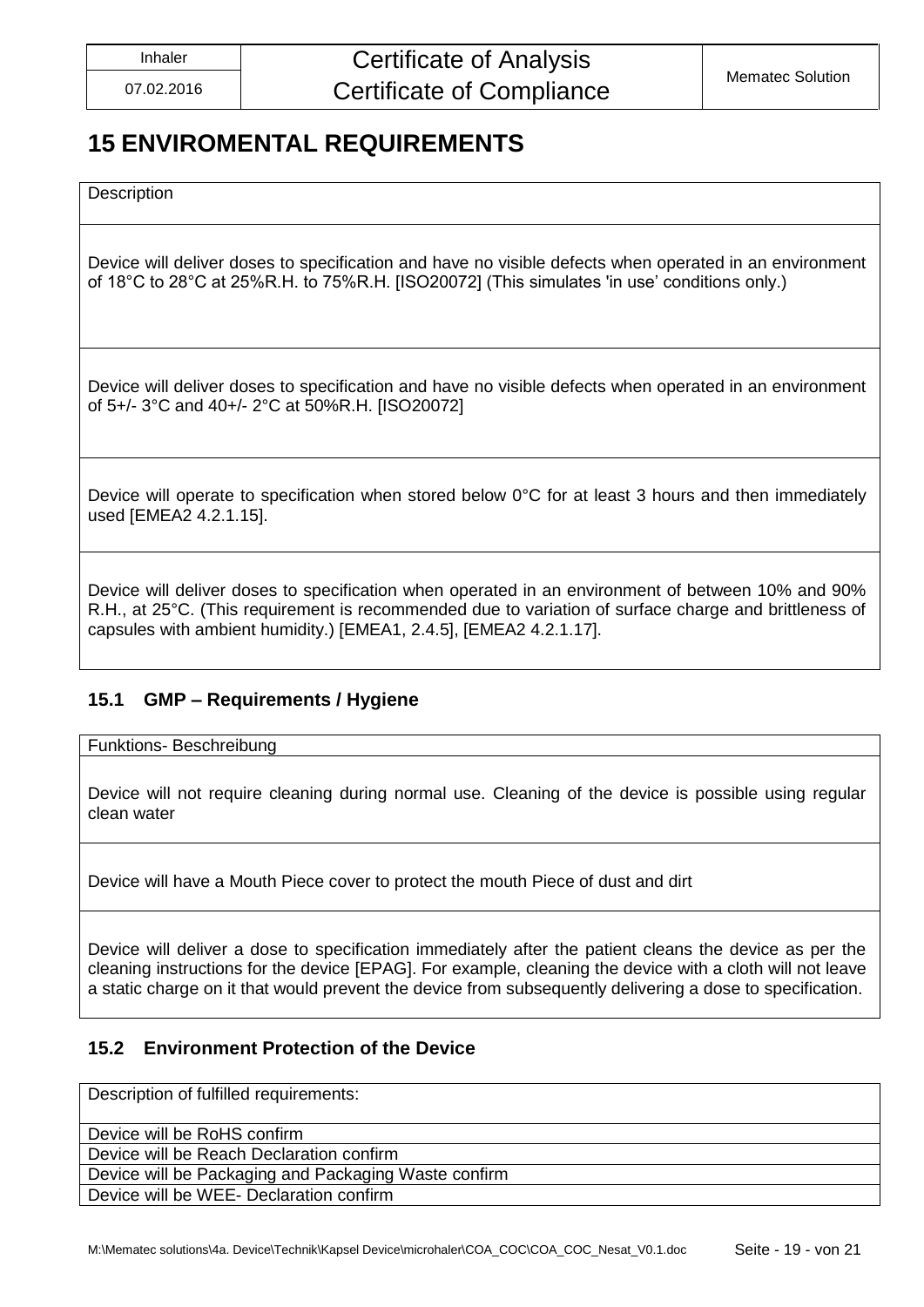#### <span id="page-19-0"></span>**15.3 Moisture**

Will deliver doses to specification if there is a delay of up to 60 seconds between actuation and inhalation.

### <span id="page-19-1"></span>**15.4 Partikel / Particulates**

There are currently no clear guidelines on the particulate requirements for inhalation products.

#### Funktions- Beschreibung

Should not contain any removable parts that may be classified as a choking hazard as defined by the Small Parts Cylinder criterion detailed in [CHOKING/ Verstopfen]. There are currently no quidelines specifically addressing choking hazards for medical devices. The choking hazard presented by a removable part can be mitigated by ventilation i.e. allowing airflow through the part to delay asphyxiation pending medical intervention [VENTILATION]. However, it is recommended that removable parts be designed to be large enough to not present a choking hazard as opposed to seeking to mitigate this risk through ventilation.

Shall allow no more than 50μg/day of foreign particles having aerodynamic diameter less than or equal to 10 μm to become detached from the device (equivalent to 5% of the National Ambient Air Quality Standard) [PARTICULATES].

Shall allow no more than **[TBD]** particles with longest axis greater than **[TBD]** µm in length to become detached from the device and reach the inhalation path during **[TBD]** normal operations. (The dimension and number used is not stipulated by regulatory bodies - it is a patient confidence issue).

Shall allow no more than [TBD] particles with longest axis greater than 100μm in length to become detached from the device and reach the inhalation path during **[TBD]** normal operations following an impact as defined in section 6.1. (The dimension and number used is not stipulated by regulatory bodies - it is a patient confidence issue).

### <span id="page-19-2"></span>**15.5 Qualitätsmanagement / Quality Systems**

**Description** 

Device is, manufactured and distributed in accordance with the following reference documents: [QSR], [ISO9001], [ISO13585], [MDD].

Device is designed accordance with ISO 13485 ( Design and manufacturing of medical devices)

Device is designed accordance with *MDD 93/42/EEC from (Medizinprodukte Richtlinie/ Medical Device Directive)*

### <span id="page-19-3"></span>**15.6 Recycling Information**

**Description** 

Device has appropriate recycling information marked on product as defined in URS Device has appropriate colours according to the convention defined in URS